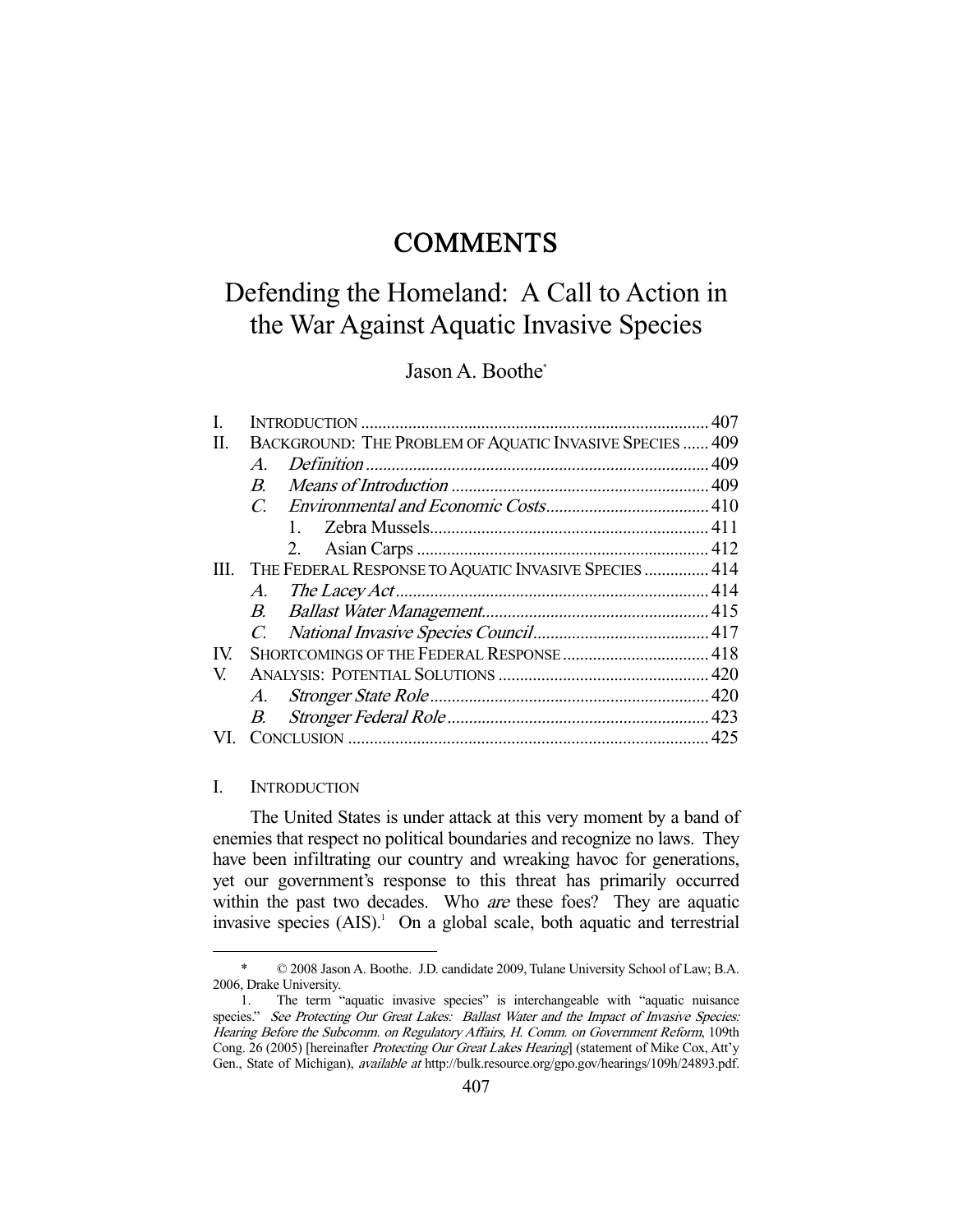invasive species are the second greatest cause of species endangerment and extinction after habitat alteration.<sup>2</sup> Their negative impact surpasses the combined effects of global warming, excessive harvesting, pollution, and disease.<sup>3</sup> With both intentional and unintentional assistance from humans, AIS invade our nation's rivers, streams, lakes, and ponds, causing considerable environmental and economic damage.<sup>4</sup> At the federal level, the statutory and regulatory response to this problem has grown in recent years. However, as this comment argues, this response is inadequate in several ways and is leading to a growth in efforts to combat AIS at the state level. It is further argued that given the particular nature of this problem, it is preferable for the federal government to take the lead on this issue over the states by strengthening its existing response through the modification and enhancement of its statutory and regulatory framework.

 Part II of this Comment provides background information on the definition of AIS, the means of their introduction, and the environmental and economic consequences of specific examples of AIS. Part III explores the key statutory and regulatory components of the federal response to AIS. Part IV reviews the shortcomings and criticisms of the federal response. Part V analyzes the potential statutory and regulatory solutions to the inadequate federal response by delving into what has been and can be done at the state and federal levels. This Part also discusses the appropriateness of adopting a stronger federal role to combat AIS. Finally, Part VII concludes with observations on the practicality of achieving a more robust federal response to AIS in light of impediments that may stand in the way.

To maintain consistency, the former will be used throughout this Comment unless reference to a specific source requires otherwise.

 <sup>2.</sup> The Growing Problem of Invasive Species: Joint Oversight Hearing Before the Subcomm. on Fisheries Conservation, Wildlife and Oceans joint with the Subcomm. on National Parks, Recreation, and Public Lands, H. Comm. on Resources, 108th Cong. 5 (2003) [hereinafter The Growing Problem of Invasive Species Hearing] (statement of Daniel Simberloff, Professor, University of Tennessee-Knoxville), available at http://bulk.resource.org/gpo.gov/hearings/108h/ 86708.pdf.

 <sup>3.</sup> Id.

 <sup>4.</sup> NAT'L INVASIVE SPECIES COUNCIL, MEETING THE INVASIVE SPECIES CHALLENGE: NATIONAL INVASIVE SPECIES MANAGEMENT PLAN 10 (2001), available at http://www.invasive speciesinfo.gov/docs/council/mpfinal.pdf.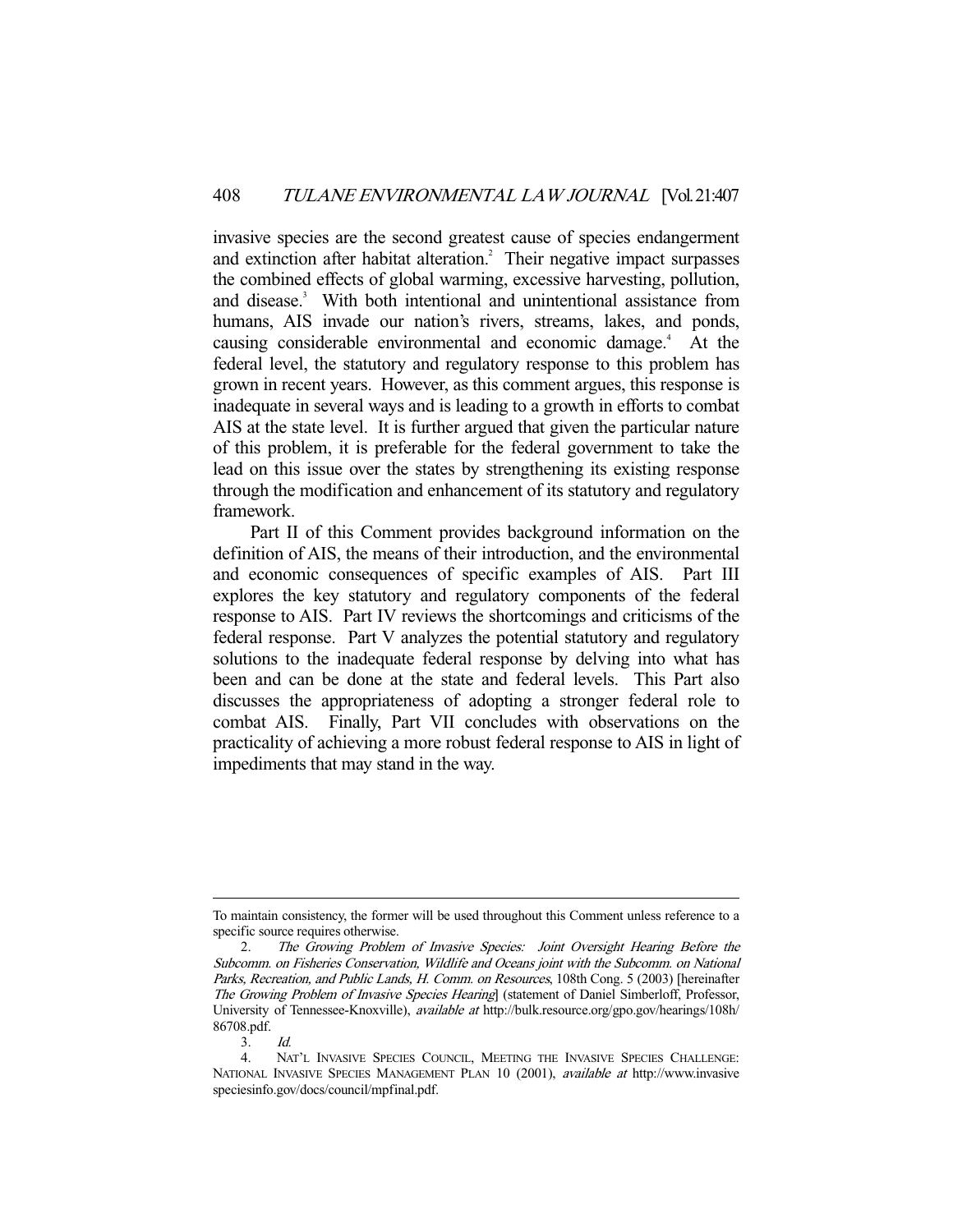#### II. BACKGROUND: THE PROBLEM OF AQUATIC INVASIVE SPECIES

#### A. Definition

 Considering their rather ominous-sounding name, it is important to understand what is actually meant by the term "aquatic invasive species," how such species find their way into our waters, and what effect they have on the environment and economy. First, it should be noted that invasive species is a subcategory of a broader group of organisms often referred to as "nonnative," "nonindigenous," "exotic," or "alien." Each of these terms refers to an organism that lives in a habitat in which they have not historically resided.<sup>5</sup> These foreign species are classified as "invasive" because their presence in the new environment "does or is likely to cause economic or environmental harm or harm to human health."6 Thus, AIS are nonnative, water-residing organisms that either do cause or are likely to cause harm to the economy, the environment, or human health.

#### B. Means of Introduction

 Before addressing the prevention of AIS introduction, it is important to understand how these organisms end up residing in a habitat that is foreign to them in the first place. AIS arrive in new habitats with both intentional and unintentional assistance from humans.<sup>7</sup> Intentional AIS introductions are not necessarily nefarious.<sup>8</sup> In fact, intentional introductions can occur when a particular species is initially introduced for its perceived or actual benefits.<sup>9</sup> For example, intentional introductions may be desirable for aquaculture or seafood production purposes, with the risk resulting from unexpected consequences or improper control of such species.<sup>10</sup> Other methods of AIS introduction include the ballast water of ships, recreational boating, live fishing bait, aquarium releases, canals, and semi-submersible oil platforms.<sup>11</sup>

 Ballast water is the primary means of AIS introduction and is a significant part of what is addressed by the statutory and regulatory

 <sup>5.</sup> Id.

 <sup>6.</sup> Exec. Order No. 13,112, 64 Fed. Reg. 6183 (Feb. 3, 1999).

<sup>7.</sup> NAT'L INVASIVE SPECIES COUNCIL, supra note 4.

 <sup>8.</sup> See id.

 <sup>9.</sup> Id.

<sup>10.</sup> See The Growing Problem of Invasive Species Hearing, supra note 2, at 74 (statement of John Connelly, President, National Fisheries Institute).

<sup>11.</sup> Id. at 31 (statement of Stephen B. Brandt, Director, Environmental Research Laboratory, National Oceanic and Atmospheric Administration).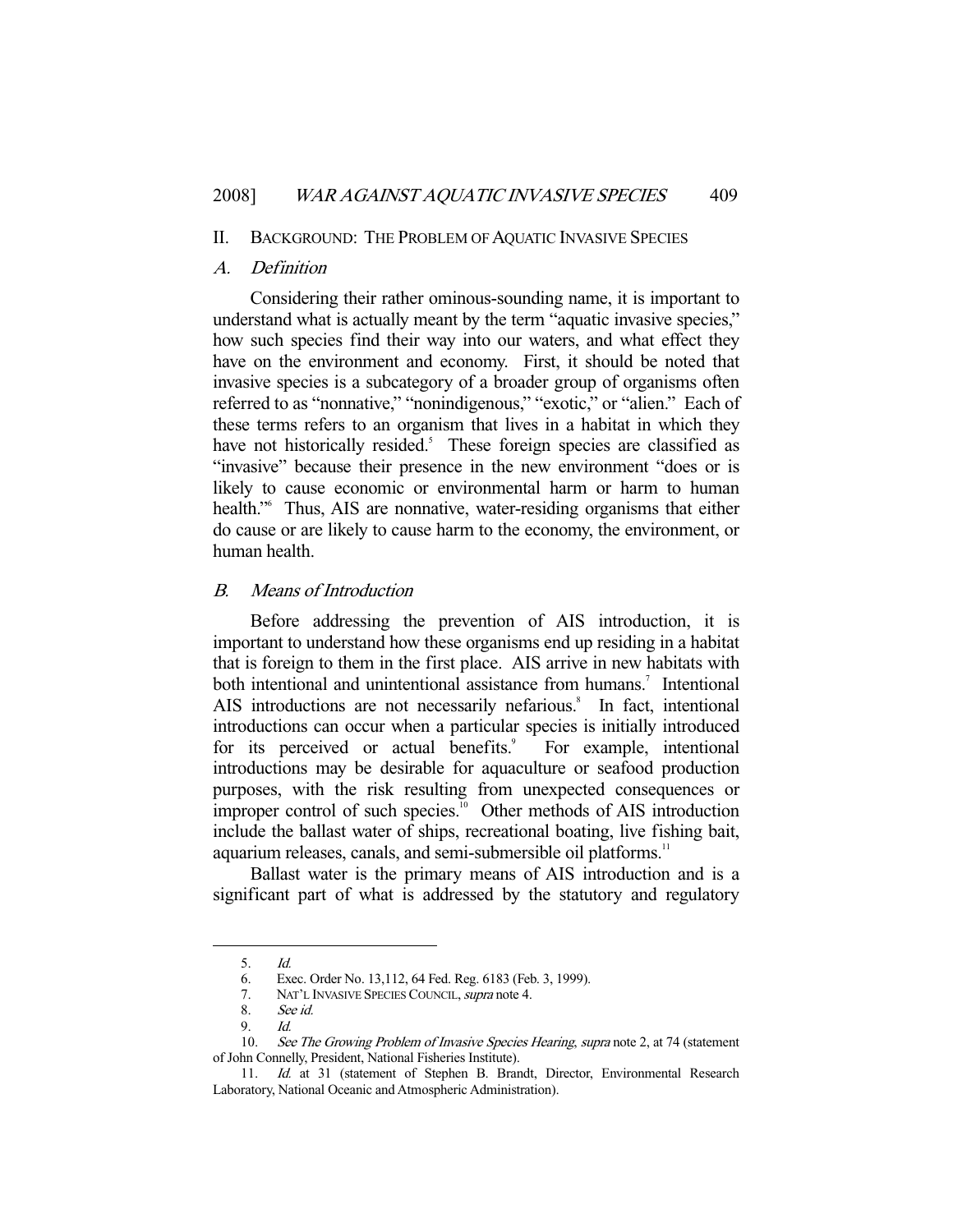regime.<sup>12</sup> Thus, it is worthwhile to gain a better understanding of this process. Whenever a ship travels from port to port, either without cargo or with anything less than a full capacity of cargo on board, it must take on ballast water before departing in order to make a transoceanic trip safely.<sup>13</sup> Upon arrival at a new port, the ship discharges its ballast water as it takes on the weight of cargo, releasing foreign water, and with it any organisms and eggs that may be in the ballast water, into the waters of that port. $14$  Even ships that leave their original port with a full load of cargo (and thus no ballast water) retain some amount of residual water in their ballast tanks along with organisms and eggs that can be released into a foreign port during a later ballast discharge.<sup>15</sup> Approximately 50,000 ships enter American ports from overseas each year, and any given ship may hold more than twenty-one million gallons of ballast water.<sup>16</sup> It is clear the risk of AIS introduction through ballast water discharges is significant.

#### C. Environmental and Economic Costs

 Once established in a new habitat, the nature and degree of environmental and economic harm AIS cause varies according to the particular species and the timing and adequacy of the response to combat them. Generally speaking, the environmental impact of AIS is likely to be severe because they can harm native species by competing for common food sources, preying on native species, bringing in new diseases, and changing the genetic makeup of similar species.<sup>17</sup> Ultimately, AIS may be able to modify substantially the original ecosystem.<sup>18</sup>

 Economically, the combined cost of dealing with aquatic and terrestrial invasive species in the United States is estimated at \$137 billion per year.<sup>19</sup> Costs related to AIS damage and control measures within the Great Lakes Basin alone were estimated at \$5.7 billion in 2005.20 In 2006, programs devoted to researching and controlling a

<sup>12.</sup> NAT'L INVASIVE SPECIES COUNCIL, *supra* note 4, at 30.

<sup>13.</sup> Protecting Our Great Lakes Hearing, supra note 1, at 43 (statement of Robin M. Nazzaro, Director, Natural Resources and Environment, Government Accountability Office).

 <sup>14.</sup> Id. at 43-44.

 <sup>15.</sup> Id.

<sup>16.</sup> NAT'L INVASIVE SPECIES COUNCIL, *supra* note 4, at 30.<br>17. Id. at 11.

 $Id.$  at 11.

 <sup>18.</sup> See id.

 <sup>19.</sup> Id.

 <sup>20.</sup> ASIAN CARP WORKING GROUP, AQUATIC NUISANCE SPECIES TASK FORCE, MANAGEMENT AND CONTROL PLAN FOR BIGHEAD, BLACK, GRASS, AND SILVER CARPS IN THE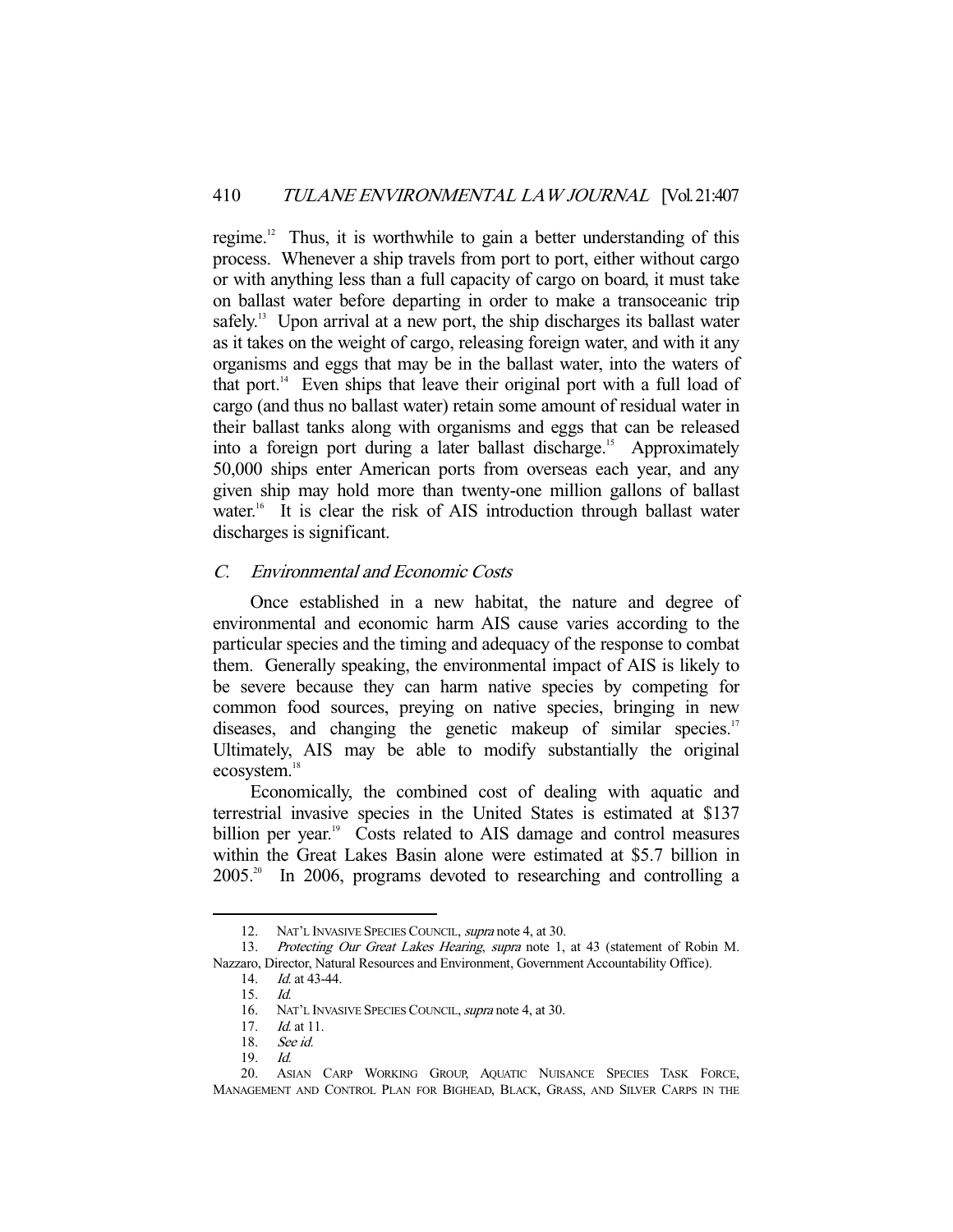single species, the sea lamprey, cost more than  $$21$  million.<sup>21</sup> To better understand the process of AIS introduction and their subsequent environmental and economic costs, it is helpful to examine a couple of specific examples: zebra mussels and Asian carp.

#### 1. Zebra Mussels

 The zebra mussel is a small shellfish that has its origins in the Black, Caspian, and Azov Seas near Russia.<sup>22</sup> It was first introduced in the United States through the release of a ship's ballast water in Lake St. Clair (connecting Lake Huron and Lake Erie) in 1988.<sup>23</sup> By 1990, zebra mussels rapidly spread to all the Great Lakes and continued throughout the Mississippi, Tennessee, Hudson, and Ohio River basins within a decade.<sup>24</sup> Today, they are still spreading and have been found in the waters of twenty-four states.<sup>25</sup> They spread into new waters by floating with currents during their larval stage and by attaching themselves to barges and recreational boats (the latter, of course, can then be placed into an otherwise isolated body of water that would have been inaccessible to the zebra mussel but for the action of humans).<sup>26</sup>

 The environmental and economic costs of the zebra mussel are sizable. Where established, zebra mussels have a high population density and feed on particles in the water that serve as food for larval fish and other invertebrates, resulting in population reductions for some of these competitors.<sup>27</sup> Also, in some locations, zebra mussels have reduced the population of native unionid clams to near extinction by attaching themselves in large groups to the clams' shells.<sup>28</sup> This behavior by the zebra mussels prevents the clams from moving, feeding, or breeding.<sup>29</sup> Furthermore, while the zebra mussel consumption of particles in the water can cause waters to become clearer than they have been in the past,

-

24. Benson & Raikov, supra note 22; U.S. GEOLOGICAL SURVEY, supra note 23.

UNITED STATES 4 (G. Conover et al. eds., 2007), http://anstaskforce.gov/Documents/Carps\_ Management\_Plan.pdf.

 <sup>21.</sup> Id.

 <sup>22.</sup> A.J. Benson & D. Raikov, U.S. Geological Survey, U.S. Dep't of the Interior, Dreissena Polymorpha, http://nas.er.usgs.gov/queries/FactSheet.asp?speciesID=5 (last visited Feb. 9, 2008).

<sup>23.</sup> Benson & Raikov, *supra* note 22; U.S. Geological Survey, U.S. Dep't of the Interior, Zebra Mussels Cause Economic and Ecological Problems in the Great Lakes (2000), http://www.glsc.usgs.gov/\_files/factsheets/2000\_6%20Zebra%20Mussels.pdf.

<sup>25.</sup> See Benson & Raikov, supra note 22.

 <sup>26.</sup> See id.

 <sup>27.</sup> U.S. GEOLOGICAL SURVEY, supra note 23.

<sup>28.</sup>  $Id.$ <br>29.  $Id.$ 

 <sup>29.</sup> Id.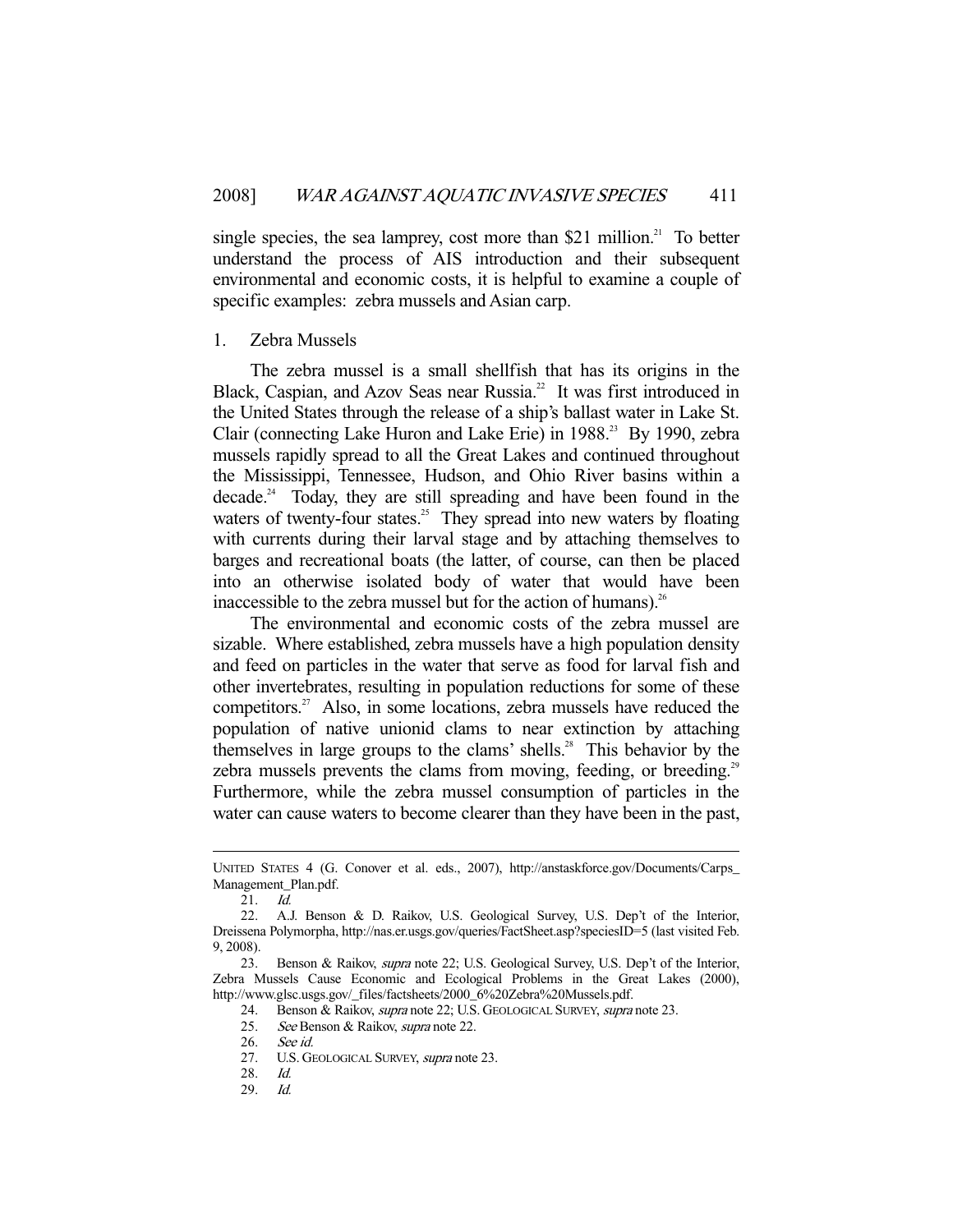this improved clarity has the effect of allowing in more sunlight and increasing underwater plant growth. $30$  Additional underwater plant growth can cause problems with odor and taste for drinking water and make beaches less enjoyable for recreational swimming, among other things. $31$ 

 Zebra mussels are also economically costly. Their behavior of attaching to objects in large colonies causes serious problems, such as reducing water intake in pipes for hydroelectric and nuclear power plants, public water supply plants, and other facilities.<sup>32</sup> For example, a town in Michigan had no water for three days in 1989 due to a zebra mussel collection in its water intake pipes.<sup>33</sup> Also, they have been known to sink navigational buoys, to damage boat engine cooling systems, and to corrode steel and concrete structures in the water.<sup>34</sup> The estimated cost of addressing the zebra mussel problem in the Great Lakes region between  $2000$  and  $2010$  is about \$5 billion.<sup>35</sup> Unfortunately, no environmentally sound or practically feasible techniques have been developed to eradicate zebra mussels in large quantities.<sup>36</sup> Instead, individually affected parties must use chemicals, filters, and scraping to remove zebra mussel colonies.37 Additionally, boaters, divers, fishermen, and others can take simple preventative measures to avoid the spread of zebra mussels to unaffected waters.<sup>38</sup>

2. Asian Carps

 Another example of AIS that is garnering increased attention is the Asian carp. Asian carps are actually four different types of carp (bighead, black, grass, and silver) that all originate in various waters of East Asian countries.<sup>39</sup> All four of these species were intentionally brought to the United States between 1963 and 1973.<sup>40</sup> Their intended purposes were to keep water clean in aquaculture ponds as a biological control agent, to improve water quality in sewage treatment lagoons, and/or to be potential food fish.<sup>41</sup> State agencies and research institutes

 <sup>30.</sup> Id. 31. Id.

<sup>32.</sup> Benson & Raikov, supra note 22.

 <sup>33.</sup> U.S. GEOLOGICAL SURVEY, supra note 23.

<sup>34.</sup> Benson & Raikov, *supra* note 22.

<sup>35.</sup> U.S. GEOLOGICAL SURVEY, *supra* note 23.<br>36. See id.

See id.

 <sup>37.</sup> Id.

 <sup>38.</sup> Id.

<sup>39.</sup> ASIAN CARP WORKING GROUP, *supra* note 20, at v, 8, 14, 20, 29.

 <sup>40.</sup> Id. at 9, 15, 21, 29.

 <sup>41.</sup> Id.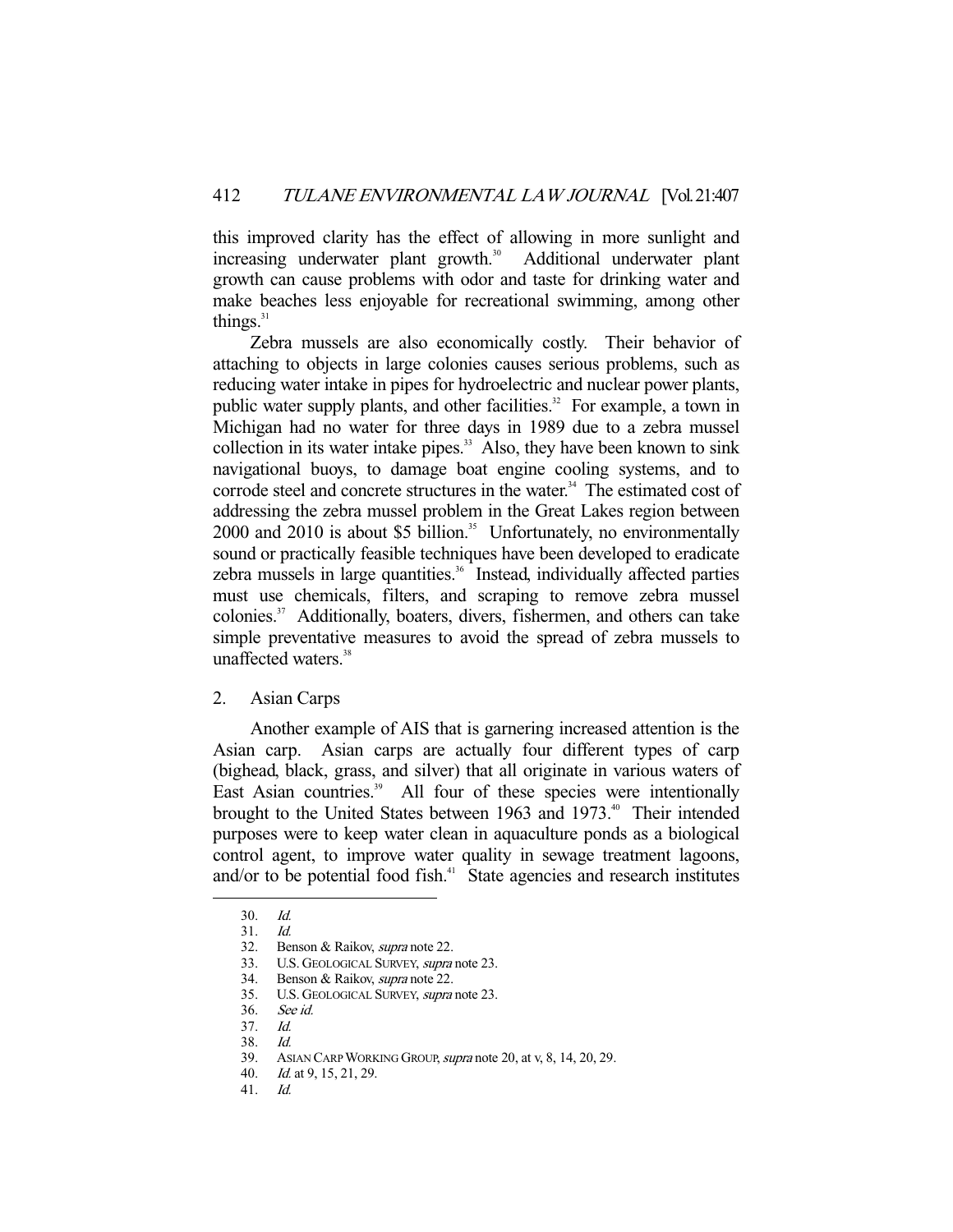are primary holders of the black carp, which has an unknown level of distribution in the wild.<sup>42</sup> However, the other three Asian carps have spread throughout many of the major rivers and tributaries of the United States through intentional introductions or facility escapes.<sup>43</sup>

 While the long-term environmental impacts of Asian carps are not fully understood, there is reason to believe that they will have negative effects. The bighead and silver carps feed on the same food sources as many native mussels, larval fish, and adult fish.<sup>44</sup> This increased competition for food threatens the survivability of these native species.<sup>45</sup> Also, black carps mostly feed on mussels and snails, seventy percent of which are considered "extinct, endangered, threatened, or of special concern."46 Furthermore, grass carps are significant consumers of aquatic vegetation, which endangers species that require such vegetation for habitat as well as those that also feed on aquatic vegetation.<sup>47</sup> In locations where grass carps reside, there have been reports of considerable losses of snail and crayfish populations, both of which also feed on aquatic vegetation.<sup>48</sup> Additionally, grass carps consume landbased vegetation by burrowing into soil, leading to the erosion of banks and shorelines.<sup>49</sup>

 Moreover, there are signs of an economic impact from the Asian carp problem. Both the bighead and silver carps have not yet found any major commercial success in the United States, yet they are capable of jeopardizing commercial fishing throughout the Mississippi River basin by becoming an increasingly larger portion of the annual catch.<sup>50</sup> The combined weight of the bighead and silver carps harvested from the Mississippi and Illinois Rivers was less than 600kg per year between 1988 and 1992.<sup>51</sup> However, by 2003 the annual harvest weight increased to 60,000 kg from the Mississippi River and 338,000 kg from the Illinois River.<sup>52</sup> In 2002, the increased harvest of bighead and silver carps in the Illinois River was offset by a thirty-five percent decrease in the buffalo fish harvest.53 Beyond commercial fishing, the unique jumping or flying

- 48. Id.
- 49. Id.

 <sup>42.</sup> Id. at 15.

 <sup>43.</sup> Id. at 9, 22, 30.

 <sup>44.</sup> Id. at 13, 32.

<sup>45.</sup> *See id.*<br>46. *Id.* at 1

<sup>46.</sup> *Id.* at 19.<br>47. *Id.* at 28. Id. at 28.

 <sup>50.</sup> Id. at 13, 33.

<sup>51.</sup> *Id.* at 13, 32.

 <sup>52.</sup> Id.

 <sup>53.</sup> Id. at 13, 33.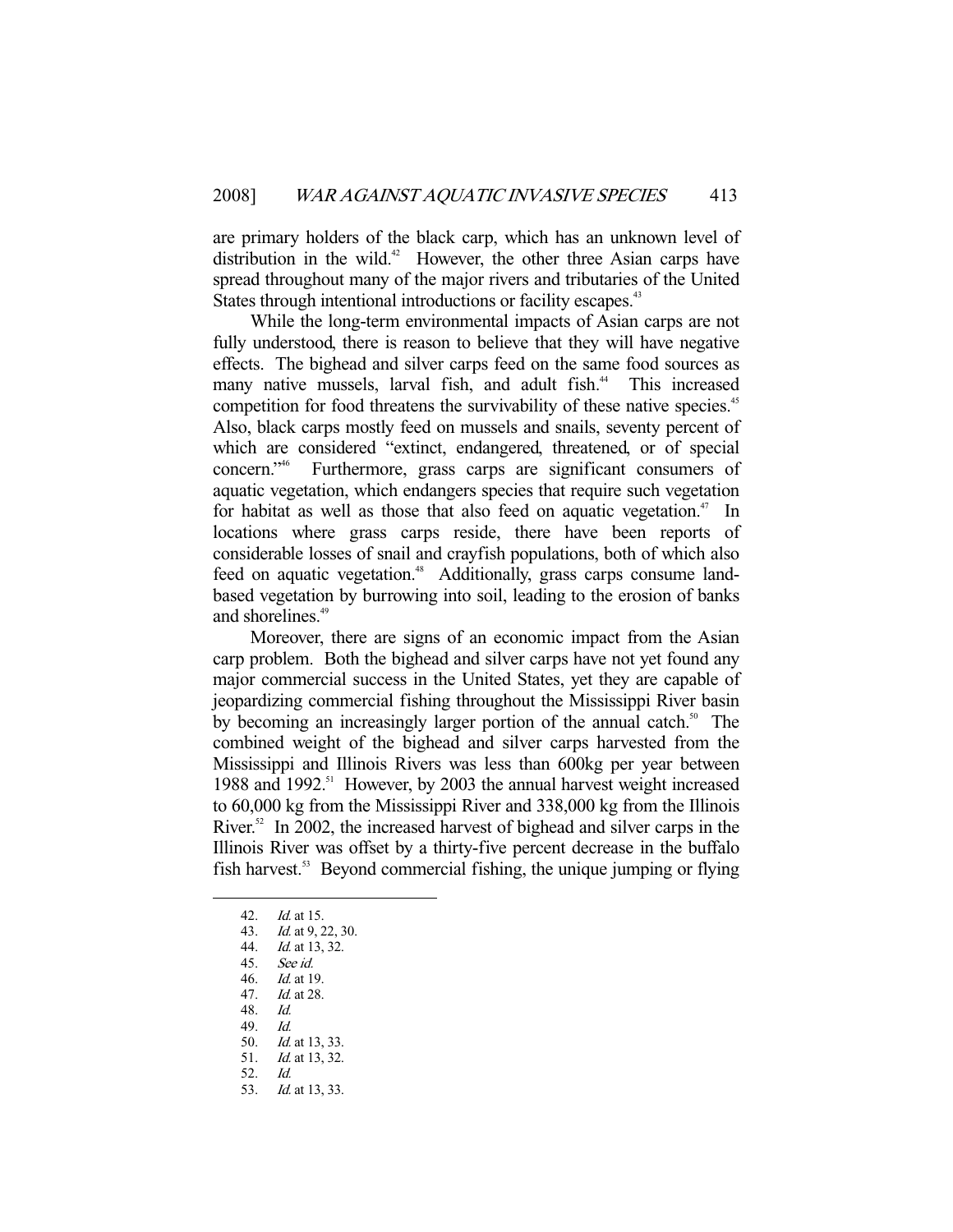characteristic of the silver carp has led to many personal injuries and property damage.<sup>54</sup> Ultimately, Asian carps remain a threat that has not yet realized its fullest potential, and they serve as a challenge to our government's effectiveness at dealing with AIS in the years to come.

#### III. THE FEDERAL RESPONSE TO AQUATIC INVASIVE SPECIES

 In light of the environmental and economic threat that AIS pose if allowed to enter U.S. waters, it is reasonable to expect the federal government to take some action in response, and it has done so. The federal statutory and regulatory framework to address AIS has largely, though not entirely, come to fruition within the past two decades. There are a few key components in the federal arsenal that are worth reviewing in closer detail: the Lacey Act, the Nonindigenous Aquatic Nuisance Prevention and Control Act of 1990 (NANPCA) (later amended by the National Invasive Species Act of 1996 (NISA)), and Executive Order 13112 (which created the National Invasive Species Council (NISC)).<sup>55</sup>

A. The Lacey Act

 First, under the Lacey Act, the Secretary of the Interior is vested with the authority to declare species of mammals, birds, fish, amphibians, and reptiles to be "injurious to human beings, to the interests of agriculture, horticulture, forestry, or to wildlife or the wildlife resources of the United States."56 When the Secretary designates a species as injurious, people are prohibited from importing them or their offspring or eggs into the United States or between individual states.<sup>57</sup> Exceptions to this prohibition are allowed for live specimens used for "zoological, educational, medical, and scientific purposes."58 However, a party must first obtain a permit before importing or transporting an injurious species between states.<sup>59</sup> Permits are only granted after the U.S. Fish and Wildlife Service (USFWS) ensures a number of criteria are met.<sup>60</sup> The current list of prohibited injurious aquatic species under the

 <sup>54.</sup> Id. at 33.

 <sup>55.</sup> Nonindigenous Aquatic Nuisance Prevention and Control Act of 1990, Pub. L. No. 101-646, 104 Stat. 4761 (amended by National Invasive Species Act of 1996, 16 U.S.C. §§ 4701- 4751 (2000)); Lacey Act, 18 U.S.C. § 42 (2000); Exec. Order No. 13,112, 64 Fed. Reg. 6183 (Feb. 3, 1999).

 <sup>56. 18</sup> U.S.C. § 42(a)(1).

 <sup>57.</sup> Id.

<sup>58.</sup> *Id.* § 42(a)(3).<br>59. 50 C.F.R. § 16

 <sup>59. 50</sup> C.F.R. § 16.22 (2000).

 <sup>60.</sup> Id. Such criteria relate to the intended purpose of importation, the quality of the facility that is to receive the specimen(s), the level of knowledge and experience of the applicant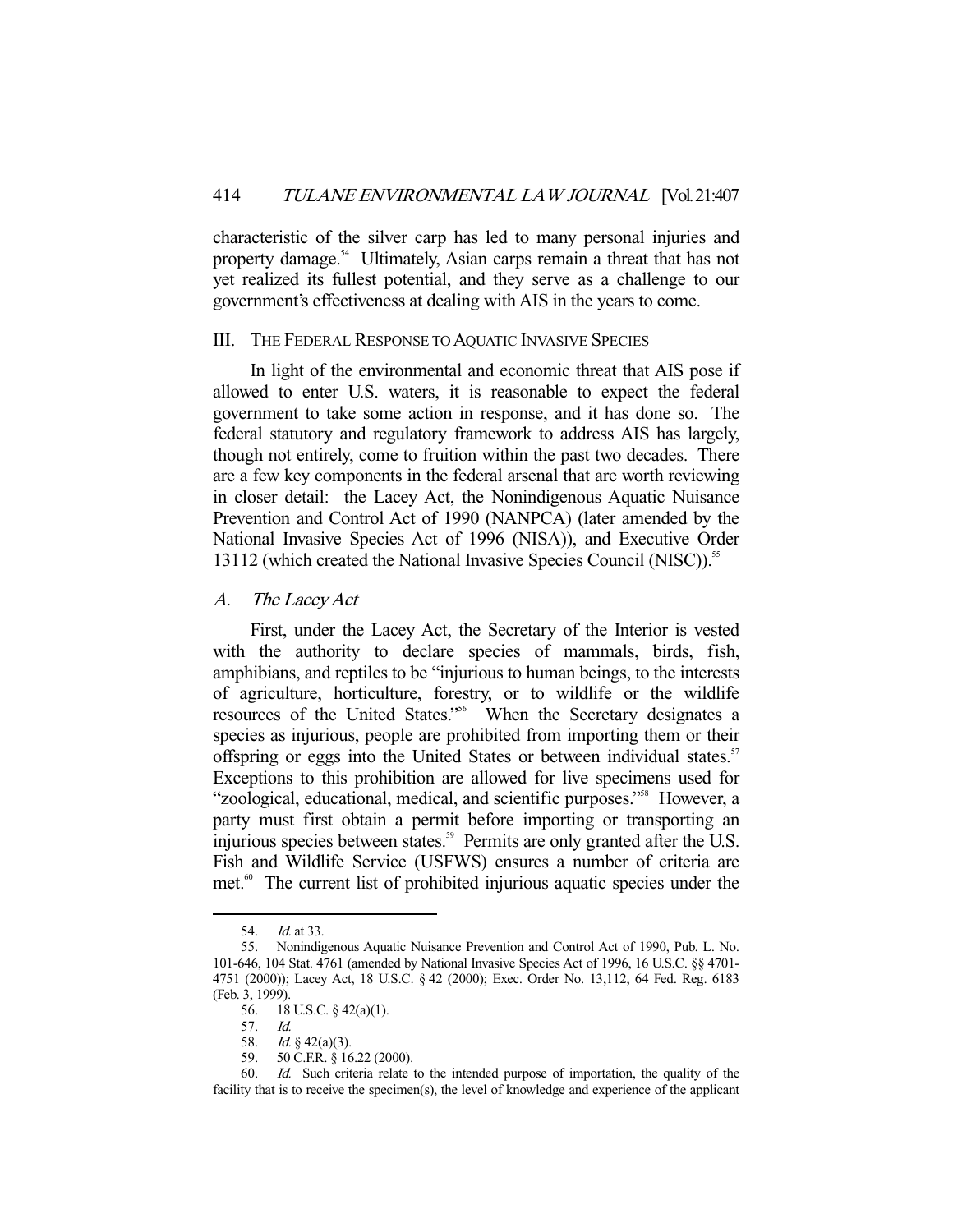Lacey Act includes the zebra mussel, the black carp, and the silver carp, among others.<sup>61</sup>

 The procedure for listing a species as injurious under the Lacey Act can be initiated by the USFWS or by petition from the public. $\mathscr{C}$  Next, the process of evaluation occurs, which involves a review of the risks associated with the species and can vary in duration depending on available information.<sup>63</sup> Ultimately, if the USFWS determines a species is injurious based on the information it has acquired, it will issue a proposed rule and conduct a notice and comment proceeding lasting between thirty and sixty days before deciding whether to issue a final rule listing the species as injurious. $^{64}$  A violation of a prohibition established under the Lacey Act can result in a prison sentence of up to six months and a fine of \$5000 for an individual or \$10,000 for an organization.<sup>65</sup>

#### B. Ballast Water Management

 The next tool in the federal arsenal to combat AIS is the Nonindigenous Aquatic Nuisance Prevention and Control Act (NANPCA) (later amended by the National Invasive Species Act (NISA)), which is the federal government's ballast water statute.<sup> $66$ </sup> This statute was passed in 1990 to address the zebra mussel invasion in the Great Lakes and originally only directed the United States Coast Guard to apply ballast water regulations to ships entering the Great Lakes and later, the Hudson River. $67$  Although originally voluntary, the regulations within NANPCA became mandatory within two years.<sup>68</sup> Under these regulations, all ships with ballast water on board that enter ports of the Great Lakes or the Hudson River from a location beyond the Exclusive

as it relates to the risk of the specimen(s), and whether the public will be able to view the specimen(s) if being placed in an aquarium. *Id.* 

 <sup>61.</sup> Id. § 16.13.

 <sup>62.</sup> U.S. FISH & WILDLIFE SERV., U.S. DEP'T OF THE INTERIOR, INJURIOUS WILDLIFE: A SUMMARY OF THE INJURIOUS PROVISIONS OF THE LACEY ACT (2007), http://www.fws.gov/ contaminants/ANS/pdf\_files/InjuriousWildlifeFactSheet2007.pdf.

 <sup>63.</sup> Id.

 <sup>64.</sup> Id.

 <sup>65.</sup> Id. The USFWS derives these penalties from 16 U.S.C. §§ 3371-3378, which are provisions of the Lacey Act that relate to matters other than injurious wildlife. See id.

 <sup>66.</sup> Nonindigenous Aquatic Nuisance Prevention and Control Act of 1990, Pub. L. No. 101-646, 104 Stat. 4761 (amended by National Invasive Species Act of 1996, 16 U.S.C. §§ 4701- 4751 (2000)).

<sup>67.</sup> Protecting Our Great Lakes Hearing, supra note 1, at 44-45 (statement of Robin M. Nazzaro, Director, Natural Resources and Environment, Government Accountability Office).

 <sup>68. 16</sup> U.S.C. §§ 4711(a)-(b).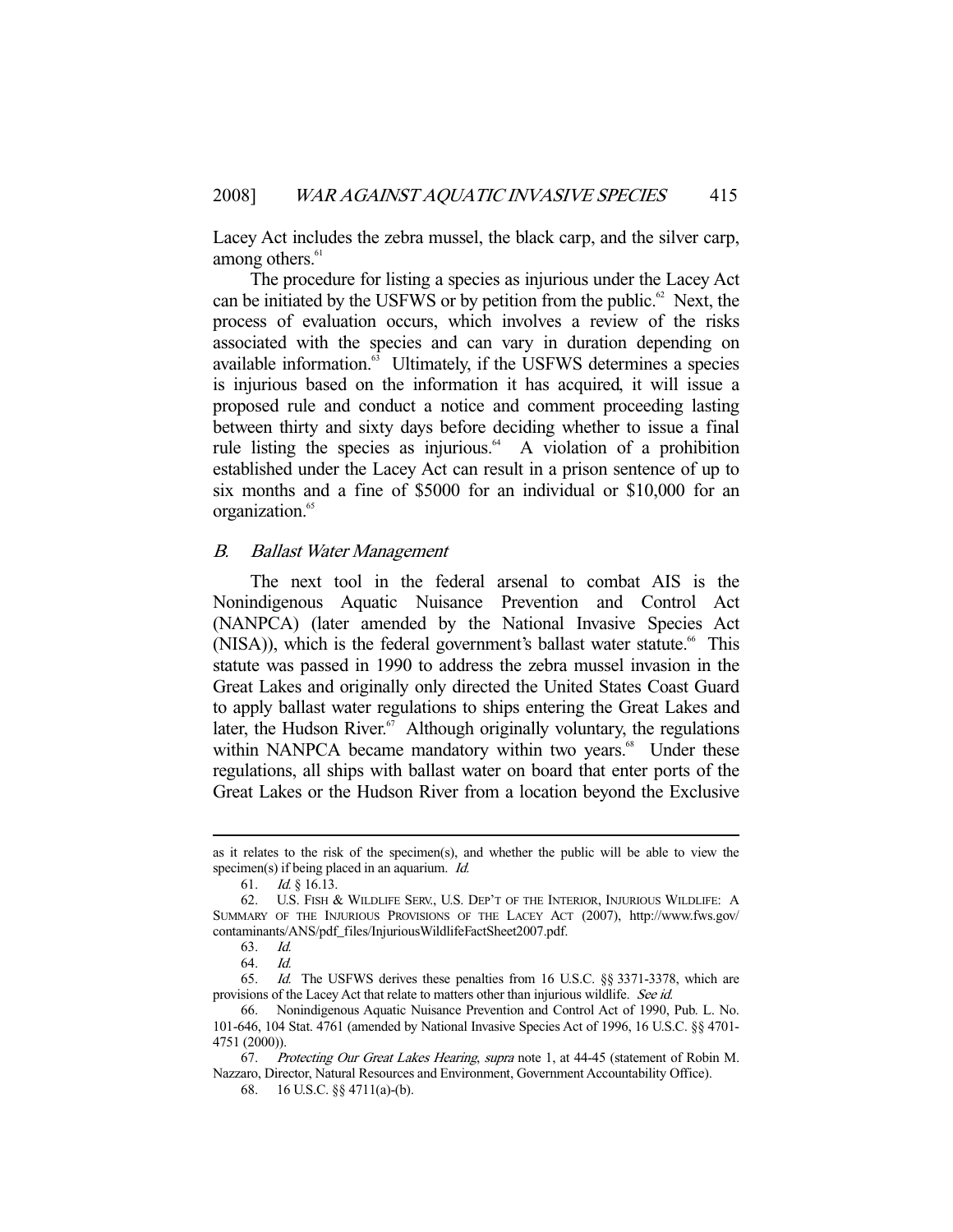Economic Zone  $(EEZ)$ <sup>69</sup> are required to perform one of three tasks.<sup>70</sup> They must conduct a complete ballast water exchange beyond the EEZ before entering those ports, retain their ballast water on board during their time inside the EEZ, or use another method of ballast water management approved by the Coast Guard.<sup>71</sup> However, the Coast Guard has yet to approve any alternative methods of ballast water management beyond exchanging the water in the ocean.<sup>72</sup> Thus, ships unable to carry out an exchange are required to keep their ballast water on board while inside the EEZ.<sup>73</sup>

 The purpose of exchanging ballast water beyond the EEZ is both to physically remove any organisms in the ballast water tanks and to increase the salinity level in the tanks to kill any living organisms that require fresh or brackish water to survive.<sup>74</sup> If a ship is unable to perform a ballast exchange at sea due to weather or other problems, it must contact a Coast Guard officer and determine a proper exchange site.<sup>75</sup> Failure to comply with reporting and ballast water exchange requirements can lead to a fine of up to \$27,500 and a felony conviction for knowing violations.<sup>76</sup>

 In 1996, Congress amended NANPCA with NISA to expand the ballast water regulations beyond their limited geography and to prevent the introduction of AIS into all waters of the United States.<sup>77</sup> As with NANPCA, regulations were voluntary at first but became mandatory in 2004 due to low compliance rates.<sup>78</sup> Under NISA, all ships with ballast water on board bound for the United States must perform a complete ballast water exchange outside the EEZ, retain their ballast water on board, or use an alternative method of ballast water management approved by the Coast Guard.<sup>79</sup> Ships unable to perform the ballast water exchange must either retain the ballast water while within the EEZ or discharge only as much as is "operationally necessary"—as long as the

 <sup>69.</sup> The EEZ is the area of 200 nautical miles around the shores of the United States.

 <sup>70.</sup> Protecting Our Great Lakes Hearing, supra note 1, at 45; 33 C.F.R. § 151.1510  $(2000)$ .

<sup>71.</sup> Protecting Our Great Lakes Hearing, supra note 1, at 45; 33 C.F.R. § 151.1510.

<sup>72.</sup> Protecting Our Great Lakes Hearing, supra note 1, at 46.

 <sup>73.</sup> Id.

 <sup>74.</sup> Id. at 45.

 <sup>75. 33</sup> C.F.R. § 151.1514.

 <sup>76.</sup> Id. §§ 151.1516, 151.1518.

<sup>77.</sup> See Protecting Our Great Lakes Hearing, supra note 1, at 46.

<sup>78.</sup> See 16 U.S.C. §§ 4711(c), (e), (f) (2000); Protecting Our Great Lakes Hearing, supra note 1, at 47.

 <sup>79. 33</sup> C.F.R. § 151.2035.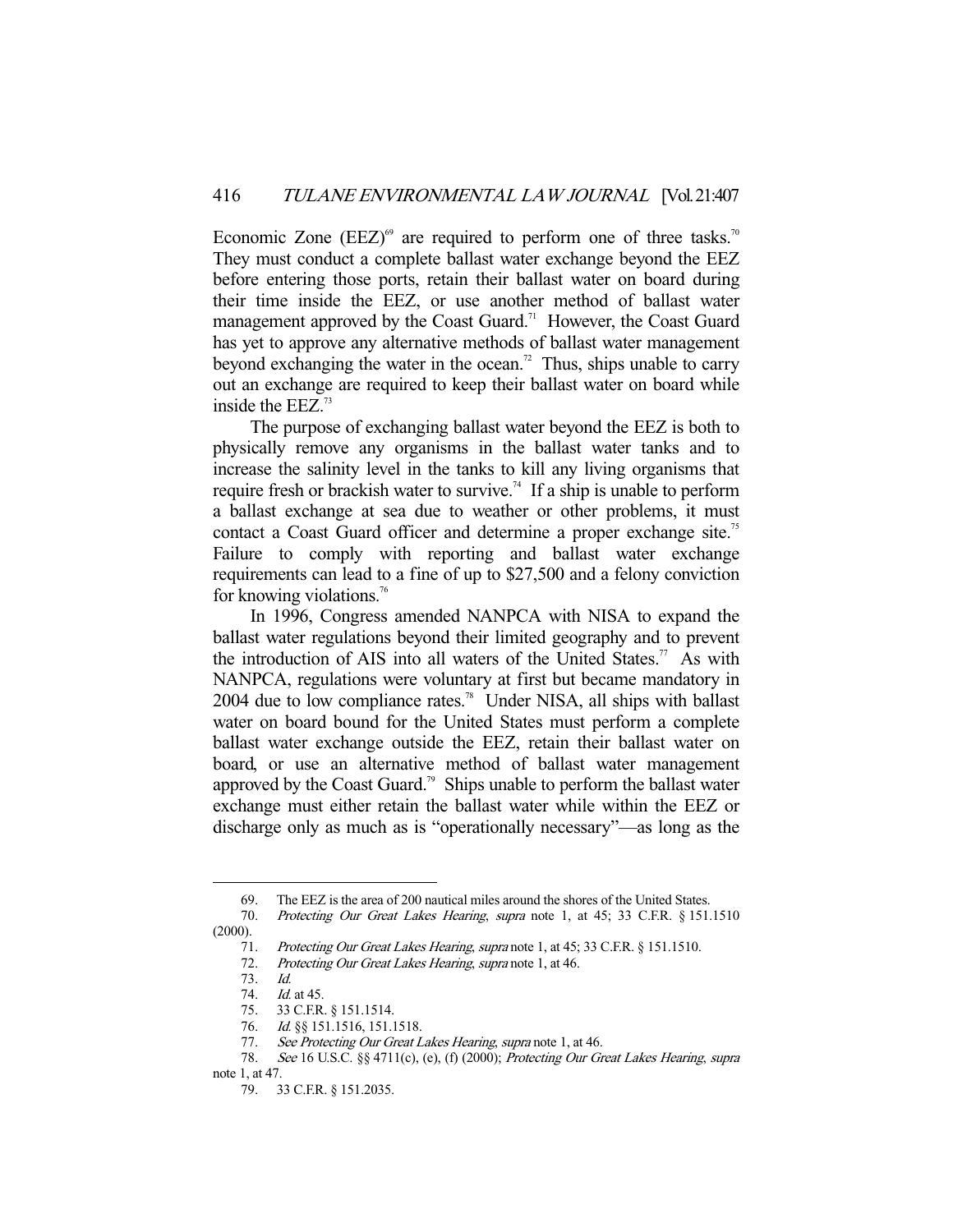ship is not within the Great Lakes or the Hudson River.<sup>80</sup> NISA also carries with it the same penalties as NANPCA for failure to comply with the ballast water exchange regulations or the reporting and recordkeeping requirements.<sup>81</sup>

#### C. National Invasive Species Council

 A final component of the federal response to AIS is Executive Order 13112, which established the National Invasive Species Council (NISC) in 1999. $82$  The NISC members include the heads of the following agencies: State, Treasury, Defense, Interior, Agriculture, Commerce, Transportation, Health and Human Services, Homeland Security, National Aeronautics and Space Administration, the Environmental Protection Agency, the Office of the U.S. Trade Representative, and the U.S. Agency for International Development.<sup>83</sup> The NISC is tasked with ensuring that actions undertaken by each member agency and all other federal agencies will prevent or at least not promote the introduction and spread of invasive species.<sup>84</sup> Furthermore, these agencies are supposed to work with each other, with states, and with other relevant actors in developing and implementing responses to the invasive species problem.<sup>85</sup> This appears to be the first serious attempt to establish a framework to address the threat of invasive species throughout the entire federal government. To guide the federal government in this endeavor, the NISC also has the responsibility of issuing and biennially revising the National Invasive Species Management Plan (National Management Plan), in which it outlines the goals and duties of federal agencies in response to invasive species.<sup>86</sup> The first National Management Plan was released by the NISC in 2001 and set forth goals and proposed actions relating to prevention, early detection and rapid response, restoration, and other matters.<sup>87</sup>

*Id.*  $§$  151.2037. Ships operating within the Great Lakes or Hudson River cannot make "operationally necessary" discharges and must instead comply with the more stringent standard of retaining their ballast water on board if they are unable to perform a ballast water exchange, as noted previously.

<sup>81. 33</sup> C.F.R. §§ 151.2007, 151.2041, 151.2045.<br>82. Exec. Order No. 13,112, 64 Fed. Reg. 6183 (

Exec. Order No. 13,112, 64 Fed. Reg. 6183 (Feb. 3, 1999).

 <sup>83.</sup> Nat'l Invasive Species Info. Ctr., Invasive Species: Council Members, http://www. invasivespeciesinfo.gov/council/agencies.shtml (last visited Feb. 20, 2008).

<sup>84.</sup> See 64 Fed. Reg. 6183-6184.<br>85. See id. at 6185.

See *id.* at 6185.

 <sup>86.</sup> See id.

<sup>87.</sup> NAT'L INVASIVE SPECIES COUNCIL, *supra* note 4, at 26-49.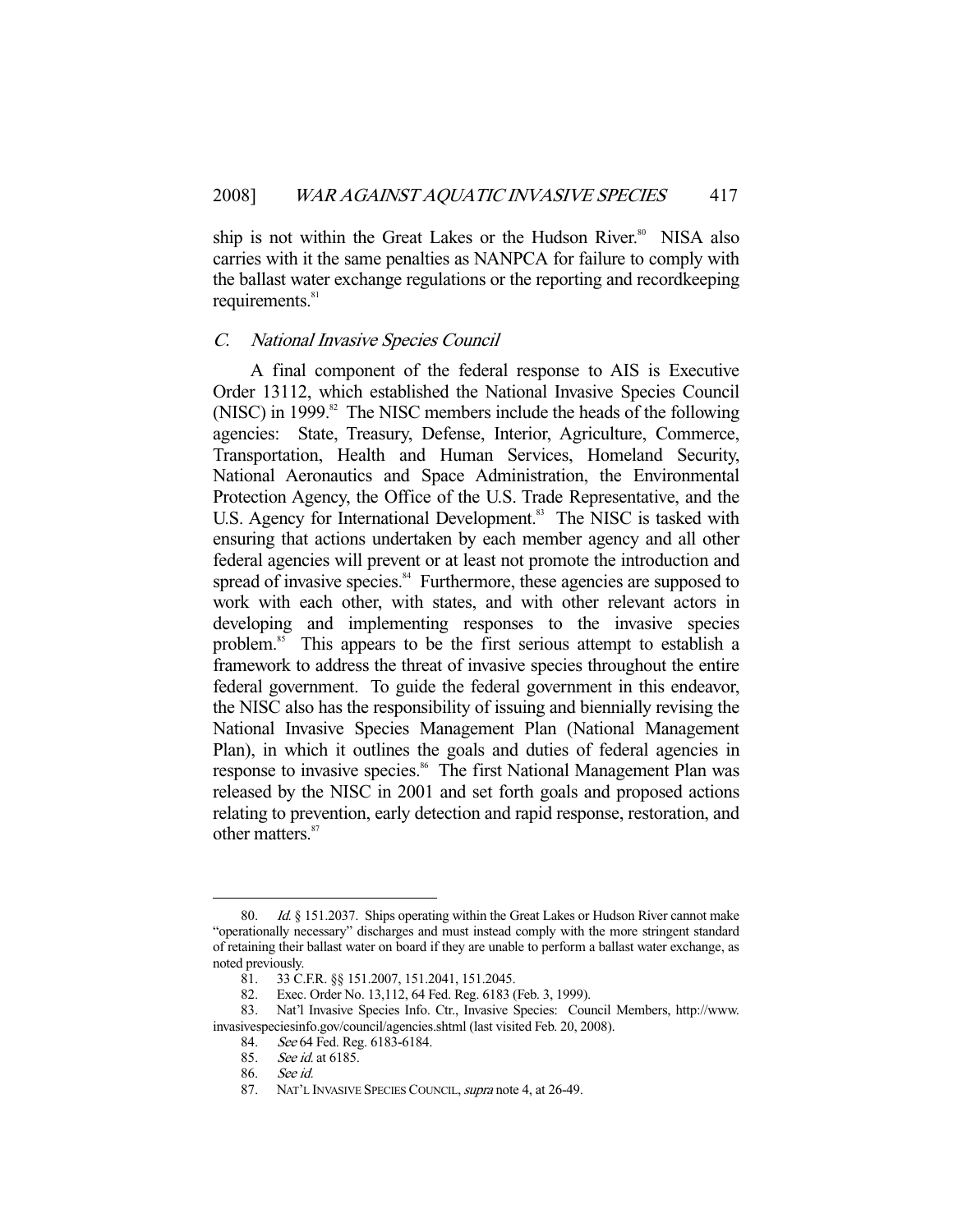#### IV. SHORTCOMINGS OF THE FEDERAL RESPONSE

 As noted above, there are a number of tools available at the federal level to address the problem of AIS on several fronts. The Lacey Act tries to prevent people from bringing known injurious species into the United States, NANPCA and NISA attempt to limit the introduction of AIS via ballast water, and the NISC attempts to push the federal government to undertake a variety of actions to address all aspects of the AIS problem. It is unquestionable that this existing statutory and regulatory regime is helpful, but it still presents a number of shortcomings.

 First, the Lacey Act's ability to ban the import of injurious species is premised on the finding that such species are actually injurious to people or the environment. Presumably, the government cannot know that a species is injurious until it has *already* caused some degree of harm. Otherwise there would be no basis for a finding of injuriousness. This "reactive" rather than "proactive" nature of the Lacey Act has even been recognized by the USFWS itself in discussing how it fails to prevent the introduction and spread of AIS.<sup>88</sup> Thus, assuming a particular type of AIS is listed as injurious under the Lacey Act after having already established itself at some location in the country, it may still be able to cause a great deal of harm and continue spreading into more bodies of water regardless of such designation. In a best-case scenario, a finding of injuriousness under the Lacey Act may prevent the introduction of the particular AIS into unaffected waters or diminish the speed with which existing populations spread into additional areas by way of its deterrent effect on importers. In a worst-case scenario, the established AIS will spread throughout waters all across the country on their own or with the unintentional assistance of humans, making the Lacey Act designation have little effect.

 Furthermore, even if a particular type of AIS is only in its early stages of causing environmental and economic harm in a small geographic area, the Lacey Act's procedure for finding a species to be injurious limits its effectiveness. The evaluation process that the USFWS undertakes before deciding whether to prohibit the importation of a species can take a long time, averaging around three and a half years,

 <sup>88.</sup> See National Aquatic Invasive Species Act of 2003: Hearing Before the Subcomm. on Fisheries, Wildlife, and Water, S. Comm. on Environment and Public Works, 108th Cong. 78 (2003) [hereinafter NAISA Hearing] (statement of Matt Hogan, Assistant Director, U.S. Fish and Wildlife Service), available at http://bulk.resource.org/gpo.gov/hearings/108s/92376.pdf.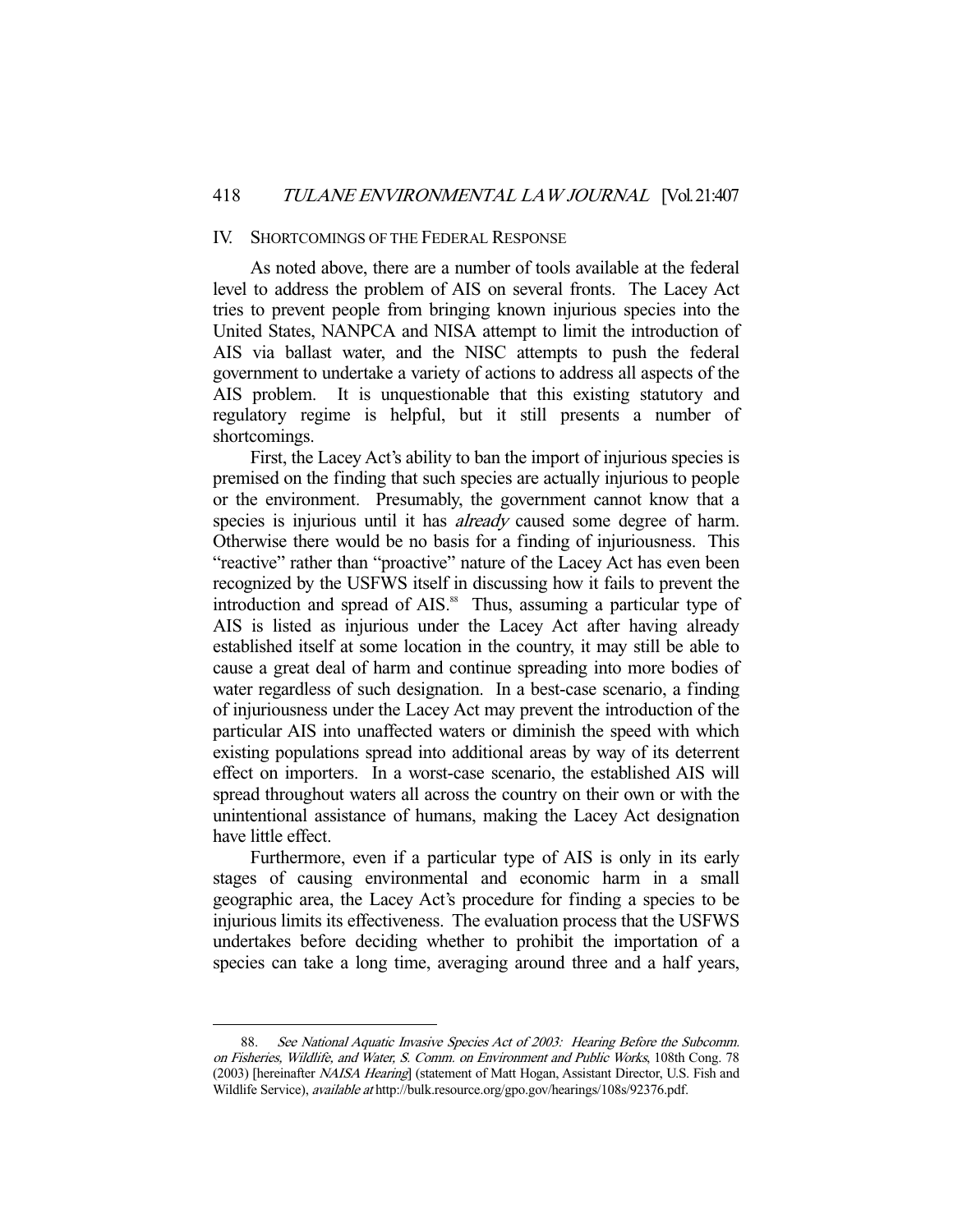according to one study.<sup>89</sup> This time gap between an initial recognition of a potential threat and a final rule is a problem. It allows the continued importation of what ultimately may be designated an injurious species, exacerbating what is likely an already established presence in U.S. waters.

 On the subject of the federal ballast water statutes and regulations, one problem noted before is that the Coast Guard has failed to approve any alternatives to ballast water exchange as a way to fulfill the requirement of the ballast water management program. There are several other methods for addressing the problem of AIS introductions via ballast water that do not involve exchanging the water at sea, yet the Coast Guard has failed to approve such measures.<sup>90</sup>

 Moreover, the ballast water regulations create an enormous loophole for a particular type of ship—those that have no ballast on board (NOBOB).<sup>91</sup> Without closer examination, it would seem that a NOBOB ship would not be a means of AIS introduction. However, as noted in Part II.B, NOBOB ships are equipped with ballast water tanks that still have remaining sediment and unpumpable water in them after being emptied as much as possible by the pumps. $\degree$  Organisms can survive in this remaining water and then be discharged at a later time when the ballast water tanks are filled and emptied again.<sup>93</sup> Thus, if a NOBOB ship enters U.S. waters and is not required to carry out an exchange beforehand, it may release AIS if it later discharges ballast water while still in U.S. waters. This loophole is significant because eighty-five percent of all ships entering the Great Lakes are NOBOB ships. $94$ 

 Finally, there are shortcomings regarding the NISC and its attempts to establish a common effort to combat AIS throughout the federal government. One point of criticism of the NISC relates to its structure. As noted before, it is a committee that consists of the heads of thirteen federal agencies. All of these federal agencies have their own set of duties and responsibilities wholly unrelated to AIS; therefore, depending on an organization with dispersed power and a lack of singular leadership to deal with the problem of AIS could be inefficient and unsuccessful.

<sup>89.</sup> Controlling Invasive Species: How Effective Is the Lacey Act?, SCIENCEDAILY, Sept. 13, 2007, http://www.sciencedaily.com/releases/2007/09/070910163257.htm.

<sup>90.</sup> See discussion *infra* Part V.

<sup>91.</sup> See NAISA Hearing, supra note 88, at 85 (statement of G. Tracy Mehan III, Assistant Administrator for Water, U.S. Environmental Protection Agency).

 <sup>92.</sup> Id.

 <sup>93.</sup> Id.

 <sup>94.</sup> Id.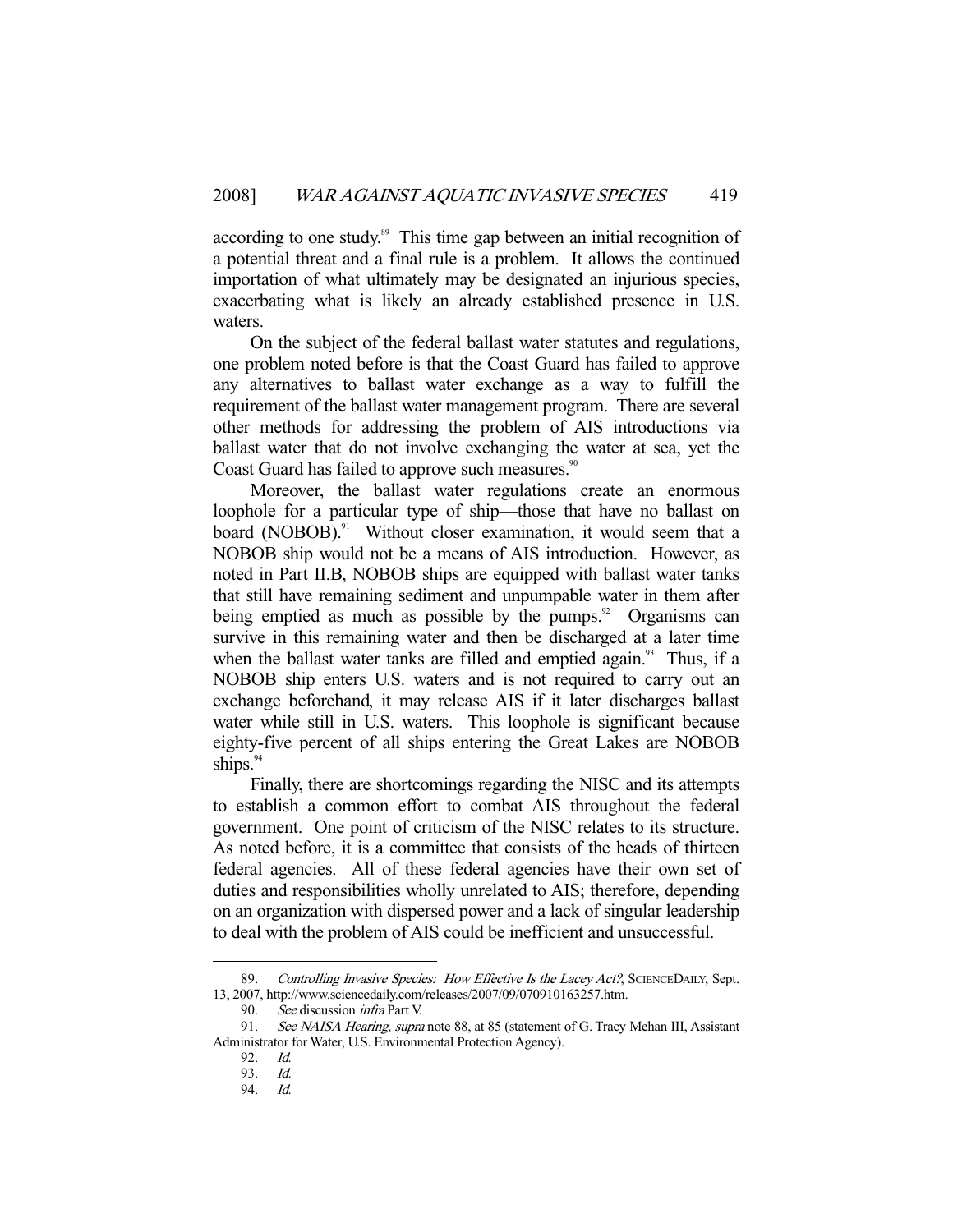In fact, although the NISC was formed in 1999 and issued its first National Management Plan in 2001, by September 2002, only twenty percent of the agency actions that were to be completed by that time in accordance with the plan had actually been implemented.<sup>95</sup> By July 2005, only twenty-eight percent of the plan's programs had been carried out.<sup>96</sup> Perhaps this slow implementation process is also why the NISC failed to comply with the requirement of Executive Order 13112 to issue a National Management Plan every two years, having only recently issued a draft of its second National Management Plan for 2008-2012.<sup>97</sup> The Government Accountability Office notes that the 2001 National Management Plan currently in force "lacks a clear long-term desired outcome and quantifiable measures of performance."98 Finally, there is inadequate funding and staffing provided for the NISC to carry out the plan.99 Given these weaknesses of the NISC efforts and the entire federal response to AIS, one may be left wondering what the potential solutions to the AIS problem going forward are going to be.

#### V. ANALYSIS: POTENTIAL SOLUTIONS

#### A. Stronger State Role

 One approach to addressing the AIS problem in light of the shortcomings of the existing federal response is to strengthen the role of state governments in managing the threat. After all, states will generally be more familiar with the complexities of their own waters and have a greater interest in ensuring their protection than the federal government. In recognition of some of the inadequacies of the federal response to AIS, some states have chosen to take action in various ways.

 One way for states to act is to put in place their own bans on the importation of certain AIS, much like the Lacey Act bans the importation of injurious species at the federal level. For example, consider the grass carp. Under the Lacey Act, the grass carp has not been found to be injurious and can still be imported into the United States.<sup>100</sup> However, a number of states have decided to ban the importation of the grass carp,

<sup>95.</sup> See id. at 54 (statement of Barry Hill, Director, Office of Natural Resources and Environment, General Accounting Office).

<sup>96.</sup> Christophe G. Courchesne, Comprehensive Approach To Combat Invasive Species on the Horizon, TRENDS: A.B.A. SEC. OF ENV'T, ENERGY, AND RESOURCES NEWSL., July-Aug. 2006, at 1, 1.

 <sup>97.</sup> Notice of Availability: Draft of the 2008-2012 National Invasive Species Management Plan, Department of the Interior, 72 Fed. Reg. 73,875 (Dec. 28, 2007).

<sup>98.</sup> NAISA Hearing, supra note 88, at 13.

 <sup>99.</sup> Id.

<sup>100.</sup> See 50 C.F.R. § 16.13 (2000).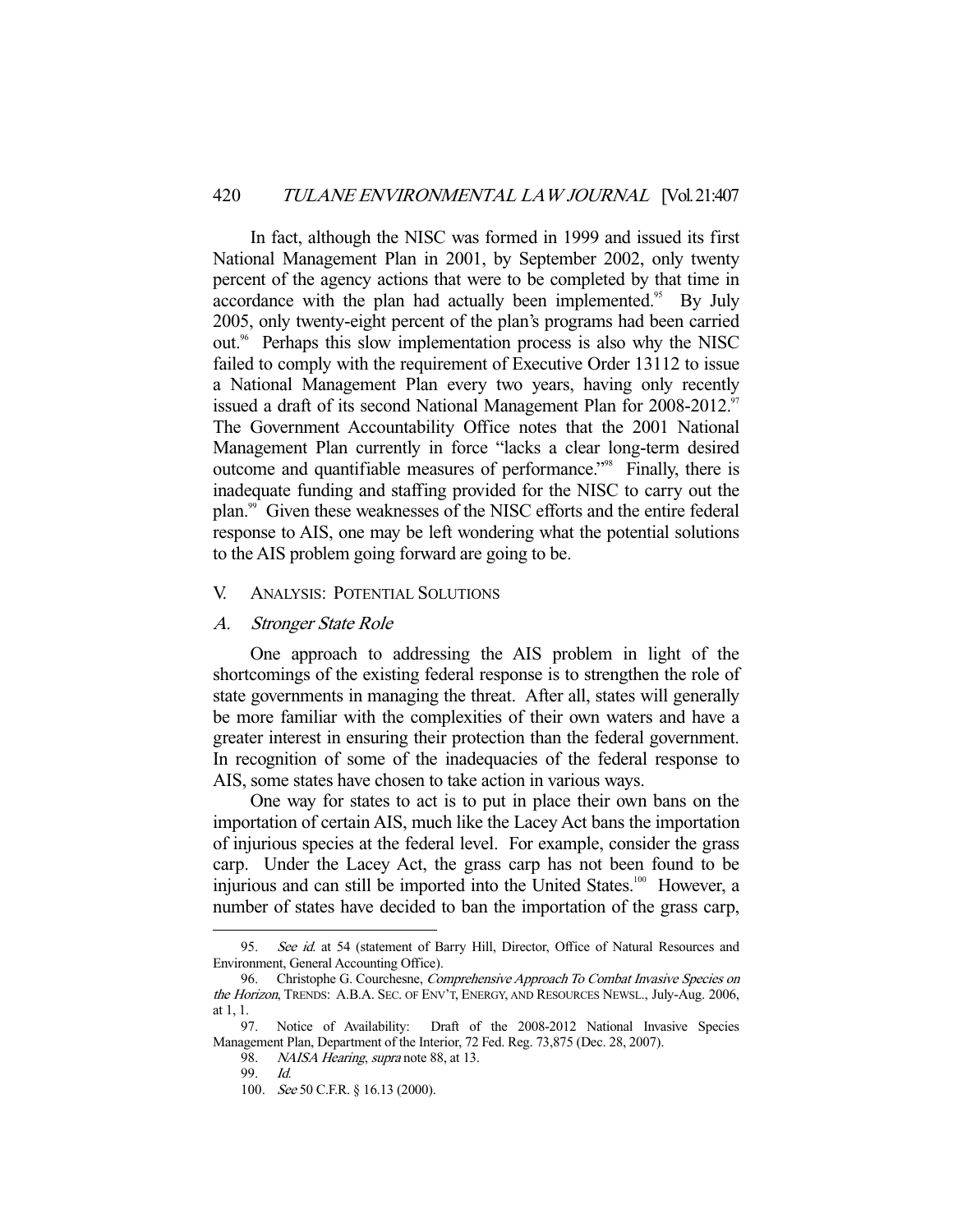including the Great Lakes states of Minnesota, Wisconsin, and Michigan, among other states throughout the country.<sup>101</sup> This approach is one way for states to overcome the slow process of getting a species listed under the Lacey Act or to act when the USFWS has simply failed to act. However, the attempt by one state to prevent the introduction of grass carps can easily be thwarted if a neighboring state with connected bodies of water does not have such a prohibition in place. Such a reality favors a uniform federal approach to import prohibitions but with some modifications as noted below in the section on a stronger federal role.

 Another way in which states have taken up the cause of fighting AIS is to address ballast water as a means of introduction. Two examples of states that have imposed more stringent regulations on ships than those implemented by the Coast Guard are California and Michigan. California, all ships entering state waters with ballast water on board from another port within the "Pacific Coast Region" are required to complete a ballast water exchange before entering California waters, retain the ballast water on board, use an alternative method of ballast water treatment approved by the Coast Guard, discharge the ballast water in a preapproved reception facility, or, if none of the previous options are possible, perform an exchange in some other agreed-upon location.<sup>102</sup> This rule essentially enlarges the scope of ballast water regulation to include ships that otherwise would not be captured by Coast Guard regulations.

 Furthermore, California has issued regulations that will go into effect for ships built after January 1, 2009, to govern the content of the ballast water discharges based on the amount and size of living organisms in that water. $103$  The state sets standards for the allowable size and quantity of live organisms in discharged water that are to be achieved by treating the ballast water on board before discharge using methods that have yet to be determined.104 Finally, California has established that beginning January 1, 2020, all discharged water must be treated so that it contains "zero detectable living organisms for all organism size classes."105

 In Michigan, the approach to ballast water management is also more rigorous than that of the Coast Guard under NANPCA and NISA.

<sup>101.</sup> ASIAN CARP WORKING GROUP, supra note 20, at 25-27.

 <sup>102.</sup> CAL. CODE REGS. tit. 2, §§ 2280-2284 (2008). "Pacific Coast Region" is defined as "all coastal waters on the Pacific Coast of North America east of 154 degrees W longitude and north of 25 degrees N latitude, exclusive of the Gulf of California." Id. § 2282(g).

<sup>103.</sup> See id. §§ 2291-2296.

<sup>104.</sup> See id. § 2293.

 <sup>105.</sup> Id. § 2295.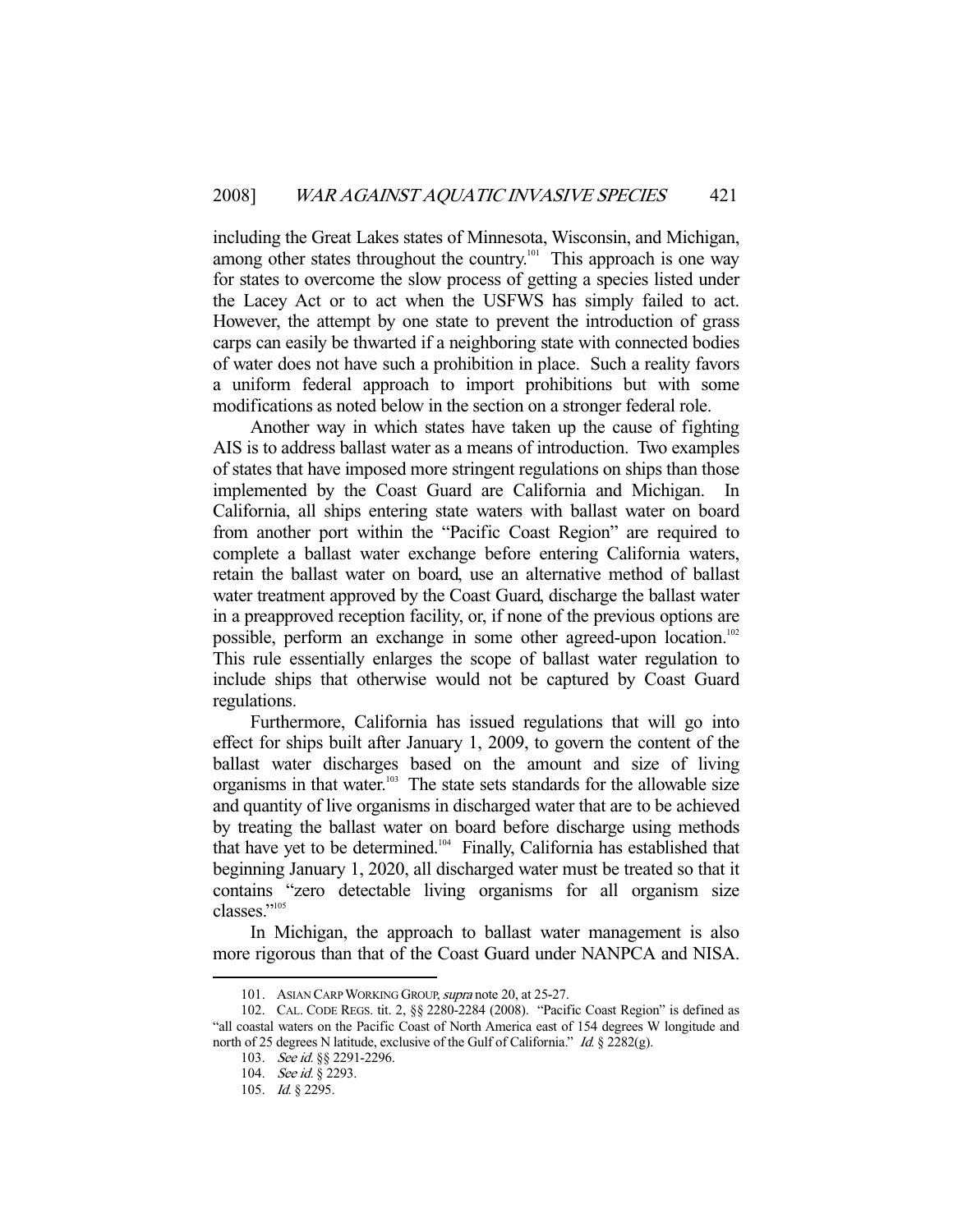Michigan requires all oceangoing ships that enter its waters to obtain a permit, which will only be granted if it can be shown the ship will not discharge AIS or if one of the state-approved methods of ballast water treatment is used.<sup>106</sup> The approved methods of ballast water treatment include: hypochlorite treatment, chlorine dioxide treatment, ultraviolet radiation preceded by suspended solids removal, and deoxygenation treatment.<sup>107</sup> It is noteworthy that ballast water exchange beyond the EEZ is not one of the approved methods for ships entering Michigan waters. Thus, ships that are otherwise in compliance with the requirements under NANPCA and NISA will have to do more if they wish to enter Michigan waters.

 This additional burden on shippers gave rise to a recent lawsuit by a group of international shippers who claimed that the Michigan ballast water statute was invalid due to preemption by the federal statutes and regulations on ballast water.<sup>108</sup> The court upheld the Michigan ballast water statute, and the plaintiffs have appealed to the U.S. Court of Appeals for the Sixth Circuit.<sup>109</sup> Even if the district court's decision is affirmed, the underlying concern of the plaintiffs is still an issue that must be considered on its merits. That issue is the inconsistent and varying obligations imposed upon shippers that results when states are able to craft their own ballast water statutes in a manner such as Michigan. Ultimately, these efforts by Michigan and other states to thwart the introduction of AIS suggest state governments do recognize the seriousness of the AIS threat and are willing to take the lead on such matters if they feel the federal government's response is lacking.

 Nevertheless, such measures create external burdens to international commerce and may ultimately not be as beneficial as the states intend them to be given the nature of the AIS threat. After all, AIS do not recognize state borders and can easily spread through connected waterways from a state with lax regulations to one with stringent importation and ballast water standards in place. This reality suggests the potential futility of a stronger state role and reinforces the need for a uniform federal approach to combat AIS, albeit modified and enhanced from its existing condition.

 <sup>106.</sup> MICH.COMP. LAWS ANN. § 324.3112 (2008).

 <sup>107.</sup> MICH. DEP'T OF ENVTL. QUALITY, BALLAST WATER CONTROL GENERAL PERMIT (2006), http://www.deq.state.mi.us/documents/deq-water-npdes-generalpermit-MIG140000.pdf. 108. Fednav, Ltd. v. Chester, 505 F. Supp. 2d 381, 388-89 (E.D. Mich. 2007).

<sup>109.</sup> Id. at 400; see U.S. Court of Appeals for the Sixth Circuit, Pending Cases-Eastern District of Michigan, http://www.ca6.uscourts.gov/case\_reports/rptPendingDistrict\_MIE.pdf (last visited Feb. 21, 2008).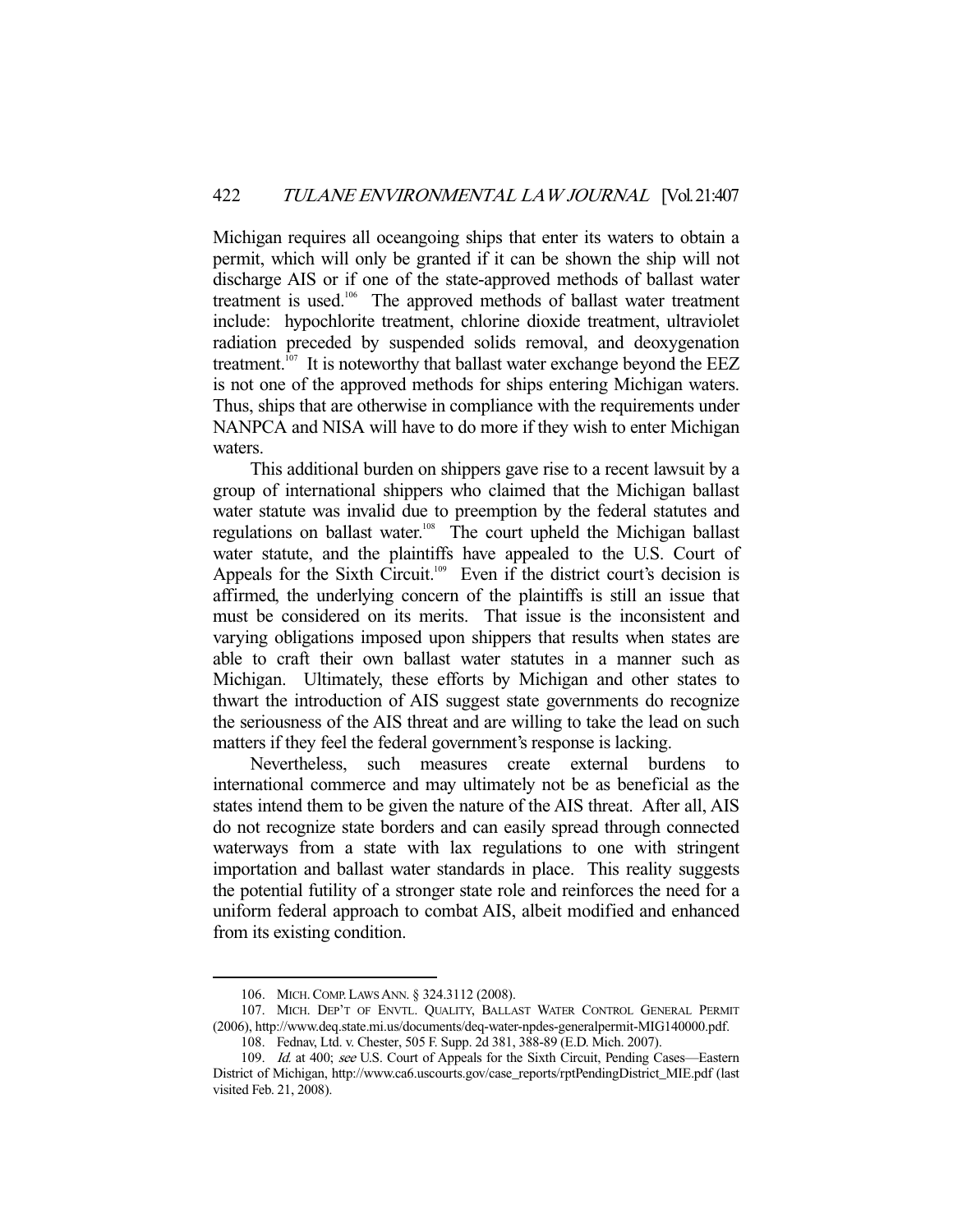#### B. Stronger Federal Role

 Accordingly, another response to the shortcomings of the existing federal response to AIS would be to modify and enhance the already existing federal statutory and regulatory response so that it is better able to meet the challenges we face from AIS. This would entail changing the statutes and regulations in force to address the shortcomings noted earlier as well as adopting some new approaches to the AIS problem.

 First, regarding the Lacey Act and its "reactive" nature, it has been suggested that such an approach to AIS is "doomed to failure" because it operates as a "'black list' approach," and it is not possible for the government to monitor any and all incoming species such that this list could adequately capture all or most AIS.<sup>110</sup> In other words, the Lacey Act approach "requires that an ecological disaster be in place before action is taken."111 So what could be done in the alternative to allow the USFWS to take a more "proactive" approach? One possibility would be to modify the Lacey Act such that it embraces the "precautionary principle" and shifts the burden to the importer to prove that the organisms they are importing are noninjurious.<sup>112</sup> While this method may seem radical and particularly difficult, it apparently is not an insurmountable task because it is precisely the system that is used in Australia and New Zealand.113 The United States can learn about dealing with AIS by examining how other countries deal with the problem.

 Concerning the federal ballast water management regime, problem areas could be addressed with a modified and enhanced federal statutory and regulatory framework. First of all, on the issue of the NOBOB ship loophole, the ballast water regulations should be changed to address ships with "empty" ballast water tanks that nevertheless pose a risk of introducing AIS into U.S. waters. In recognition of this loophole, the Coast Guard issued a notice in 2005 stating that NOBOB vessels entering the Great Lakes should voluntarily conduct a ballast water exchange beyond the EEZ or use saltwater flushing to try to counter the risk that NOBOB ships pose.114 Then, in late 2007, the Saint Lawrence

<sup>110.</sup> The Growing Problem of Invasive Species Hearing, supra note 2, at 122 (statement of Fred Kraus, Department of Natural Science, Bishop Museum of Hawaii).

 <sup>111.</sup> Id.

 <sup>112.</sup> Id.

 <sup>113.</sup> Id.

 <sup>114.</sup> Ballast Water Management for Vessels Entering the Great Lakes That Declare No Ballast Onboard, Coast Guard, 70 Fed. Reg. 51,831, 51,836 (Aug. 31, 2005). Saltwater flushing differs from a complete ballast water exchange in that it involves filling the ballast water tanks with a smaller amount of water from the ocean, allowing it to mix with the residual material in the tank, and then discharging as much of the water as possible with the aim of leaving any remaining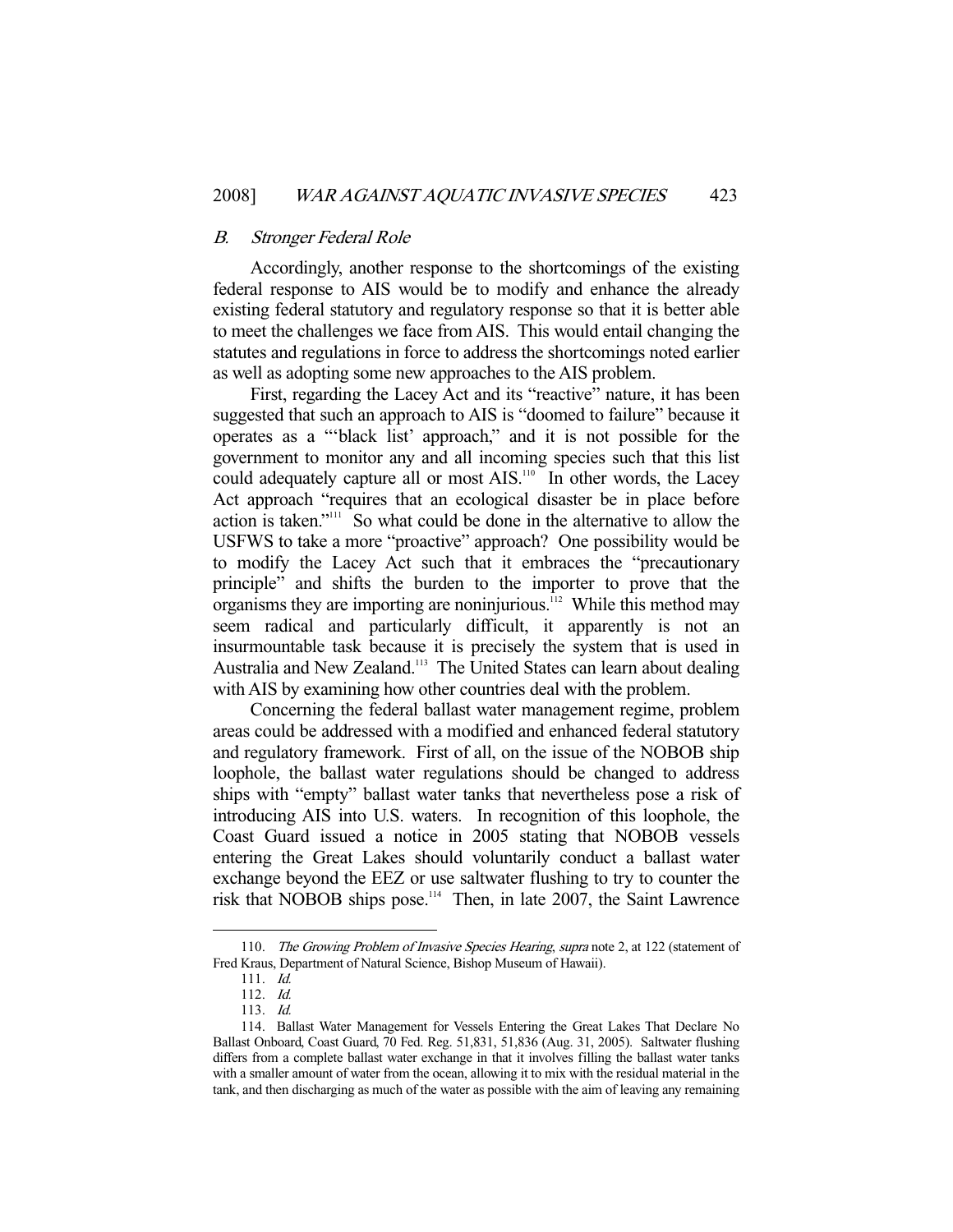Seaway Development Corporation, which manages the regulation of shipping practices in the St. Lawrence Seaway along with its Canadian counterpart, issued a notice of proposed rulemaking stating that it will require all foreign NOBOB ships (not U.S. or Canadian) to carry out a saltwater flushing outside the EEZ before entering the Seaway and to achieve a thirty parts per thousand salinity level in the tanks.<sup>115</sup> These additional measures are undoubtedly helpful, but the Coast Guard could and should strengthen the existing ballast water regulations for NOBOB ships by making them mandatory and applicable to all ships that enter all U.S. waters.

 Furthermore, the Coast Guard could make a better effort to adopt alternative measures for ballast water management beyond the exchange process, such as approving some of the treatment measures used in Michigan. Presumably a state with a strong concern about preventing AIS would not have adopted such techniques without having confidence in their efficacy. By combining these new treatment techniques with the adoption of the California strategy of requiring all ships to have their ballast water regulated, including those that have not operated outside the EEZ, the Coast Guard could reestablish its ballast water management program as one that is up to the challenge of preventing AIS introductions in an aggressive manner.

 Another weakness in the realm of AIS introductions through shipping is something that has not been addressed by the ballast water statutes and regulations, primarily because it does not directly involve ballast water. This is the problem of hull fouling. Hull fouling is the process by which AIS are introduced into new waters by essentially riding along on the hull of a ship.<sup>116</sup> Recall the zebra mussel has a habit of attaching to barge and boat hulls. This particular vulnerability could be addressed with the establishment of a Coast Guard program requiring ships to inspect and clear their hulls, with random inspections to ensure compliance.

 Additionally, the federal government could strengthen its role in combating AIS if the NISC took its responsibilities more seriously and if it was better funded and staffed. Successfully implementing the goals of the NISC set forth in the National Management Plan, in conjunction with

residual water with a higher salinity level than the original fresh or brackish water that was in the tanks before. *Id.* at 51,835.

 <sup>115.</sup> Notice of Proposed Rulemaking: Seaway Regulations and Rules, Saint Lawrence Seaway Development Corporation, Department of Transportation, 72 Fed. Reg. 74,247, 74,248 (Dec. 31, 2007).

<sup>116.</sup> See NAISA Hearing, supra note 88, at 85 (statement of G. Tracy Mehan III, Assistant Administrator for Water, U.S. Environmental Protection Agency).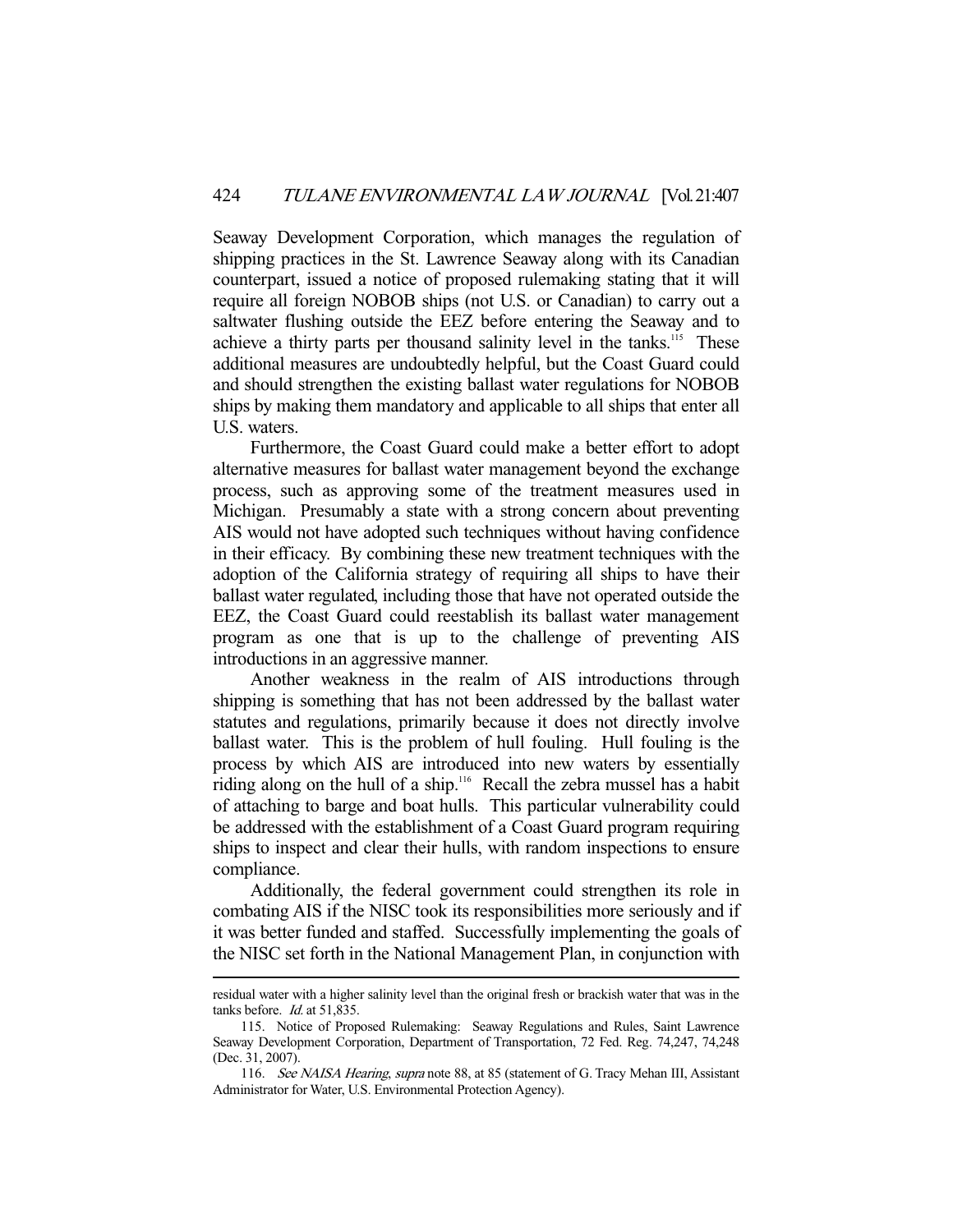states and other actors, ought to be a greater priority for the administration, because it ultimately means not only avoiding the larger economic costs in the future by preventing AIS establishment, but also achieving the added benefit of protecting the crucial aquatic environment.

 A final step the federal government can take in addition to or, in some cases, instead of those above would be for Congress to pass the National Aquatic Invasive Species Act (NAISA) and for the President to sign it into law.<sup>117</sup> This legislation would modify and enhance NANPCA and NISA in a number of helpful ways, including: (1) applying more stringent ballast water management practices for all ships entering U.S. waters, (2) adopting a more aggressive approach to finding ballast water treatment alternatives, (3) implementing a more thorough approach to importing organisms that includes a proactive risk assessment process, (4) deploying rapid response resources and capabilities throughout the country so that early detected outbreaks of AIS can be quickly eradicated and/or controlled, (5) supporting the development and use of underwater dispersal barriers such as those used in the Chicago Sanitary and Ship Canal, and (6) providing greater funding for all of these projects and more research efforts in the field of AIS.<sup>118</sup>

 Ultimately, while states are likely to have the most intimate knowledge about their waters and the strongest interest in protecting them, the nature of the AIS problem is one that requires a uniform solution provided at the federal level. This federal leadership is needed primarily so that parties facing regulatory requirements have a consistent set of obligations throughout the United States and so that the ultimate goal of protecting the aquatic ecosystem will not be thwarted by those states that fail to take sufficient protective action.

#### VI. CONCLUSION

 Over a decade ago, a group of 500 scientists and resource managers penned a letter to Vice President Al Gore to demand action on the invasive species problem, claiming the United States was losing in the war against AIS invasions and suffering tremendous environmental and economic damage.<sup>119</sup> Given today's world, in which global trade and travel is the norm, there is no question that the United States will continue to be threatened by AIS and will need to remain steadfast in its

 <sup>117.</sup> National Aquatic Invasive Species Act of 2007, S. 725, 110th Cong. (2007), available at http://thomas.loc.gov/cgi-bin/bdquery/z?d110:s.00725:.

 <sup>118.</sup> See id.

<sup>119.</sup> NAT'L INVASIVE SPECIES COUNCIL, supra note 4, at 13.